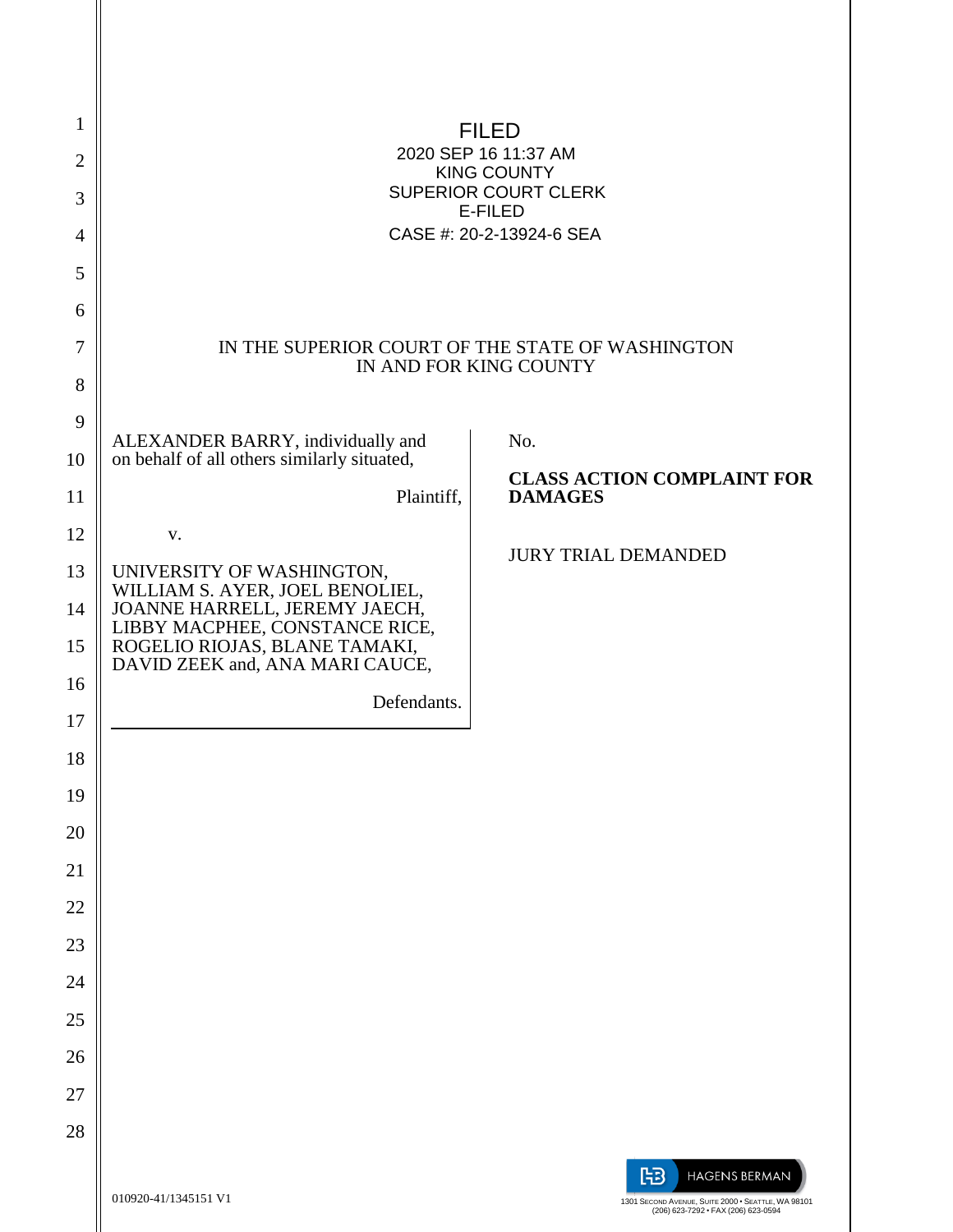| 1       | <b>TABLE OF CONTENTS</b> |                      |                                                                                                                                                                         |             |
|---------|--------------------------|----------------------|-------------------------------------------------------------------------------------------------------------------------------------------------------------------------|-------------|
| 2       |                          |                      |                                                                                                                                                                         | <b>Page</b> |
| 3       | $\mathbf{I}$ .           |                      |                                                                                                                                                                         |             |
| 4       | H.                       |                      |                                                                                                                                                                         |             |
| 5       | III.                     |                      |                                                                                                                                                                         |             |
| 6       | IV.                      |                      |                                                                                                                                                                         |             |
| 7       |                          | $A$ .                |                                                                                                                                                                         |             |
| 8       |                          | <b>B.</b>            | Defendants contracted to provide in-person education, housing,                                                                                                          |             |
| 9<br>10 |                          | $\mathcal{C}$ .      | Defendant's transition exclusively to remote learning and closure                                                                                                       |             |
| 11      |                          | D.                   | Defendant's refusal to issue tuition and fee refunds after the March                                                                                                    |             |
| 12      | V.                       |                      |                                                                                                                                                                         |             |
| 13      | VI.                      |                      |                                                                                                                                                                         |             |
| 14      |                          |                      |                                                                                                                                                                         |             |
| 15      |                          |                      |                                                                                                                                                                         |             |
| 16      |                          |                      |                                                                                                                                                                         |             |
| 17      |                          |                      | COUNT IV VIOLATION OF THE TAKINGS CLAUSE-42 U.S.C. § 198324                                                                                                             |             |
| 18      |                          |                      |                                                                                                                                                                         |             |
| 19      |                          |                      |                                                                                                                                                                         | 26          |
| 20      |                          |                      |                                                                                                                                                                         | .26         |
| 21      |                          |                      |                                                                                                                                                                         |             |
| 22      |                          |                      |                                                                                                                                                                         |             |
| 23      |                          |                      |                                                                                                                                                                         |             |
| 24      |                          |                      |                                                                                                                                                                         |             |
| 25      |                          |                      |                                                                                                                                                                         |             |
| 26      |                          |                      |                                                                                                                                                                         |             |
| 27      |                          |                      |                                                                                                                                                                         |             |
| 28      |                          | 010920-41/1345151 V1 | 阳<br><b>HAGENS BERMAN</b><br><b>CLASS ACTION COMPLAINT FOR DAMAGES - i</b><br>1301 SECOND AVENUE, SUITE 2000 · SEATTLE, WA 98101<br>(206) 623-7292 · FAX (206) 623-0594 |             |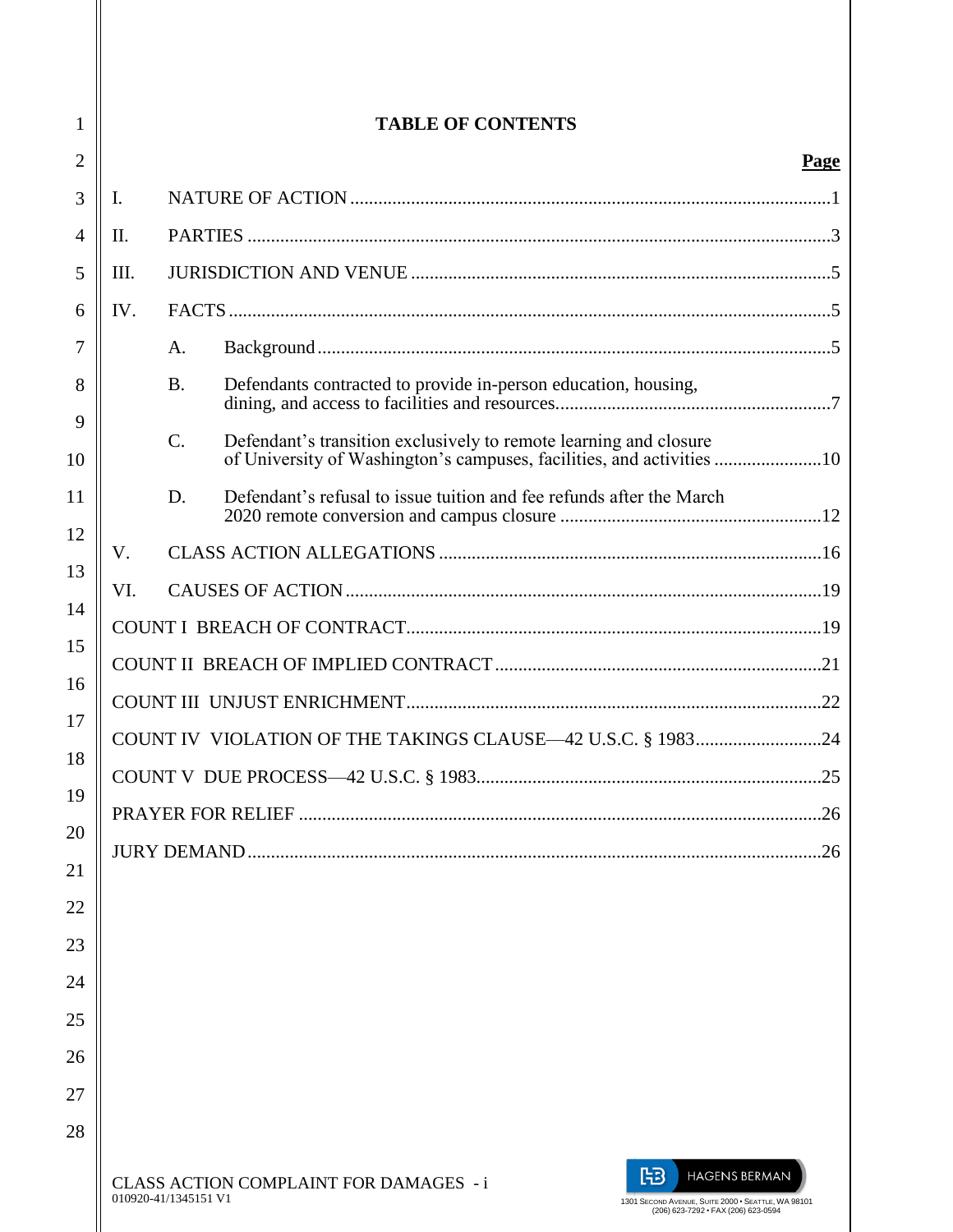Plaintiff, Alexander Barry, individually and on behalf of all others similarly situated, for his Class Action Complaint ("Complaint") against Defendants UNIVERSITY OF WASHINGTON, including all branch and campus locations, WILLIAM S. AYER, JOEL BENOLIEL, JOANNE HARRELL, JEREMY JAECH, LIBBY MACPHEE, CONSTANCE RICE, ROGELIO RIOJAS, BLANE TAMAKI, DAVID ZEEK, in their capacities as members of the Board of Regents and, ANA MARI CAUCE, in her capacity as University President, based upon personal knowledge as to his own actions and based upon the investigation of counsel regarding all other matters, complains as follows:

## **I. NATURE OF ACTION**

1. This Class Action Complaint comes during a time of hardship for so many Americans, with each day bringing different news regarding the Novel Coronavirus Disease ("COVID-19"). Social distancing, shelter-in-place orders, and efforts to "'flatten the curve'" prompted colleges and universities across the country to shut down their campuses, evict students from campus residence halls, and switch to online "distance" learning.

2. Despite sending students home, transitioning to online instruction, and closing its campuses, the University of Washington continued to charge for tuition, and/or fees as if nothing changed, continuing to reap the financial benefit of millions of dollars from students.<sup>1</sup> The University of Washington did so despite students' complete inability to continue school as normal, occupy campus buildings and dormitories, or avail themselves of school programs and events. So while students enrolled and paid Defendants for a comprehensive on-campus academic experience, Defendants instead provided Plaintiff and other Class members something far less: a limited online experience presented by Google or Zoom, devoid of face-to-face faculty and peer interaction, separated from program resources, and barred from facilities vital to study. Plaintiff and Class members did not bargain for such an experience.

 $\overline{a}$ <sup>1</sup> Defendants charge tuition in two components, (1) an "operating fee," which covers instruction-related expenses, and (2) a "building fee." *See* https://www.washington.edu/opb/ tuition-fees/required-student-fees/

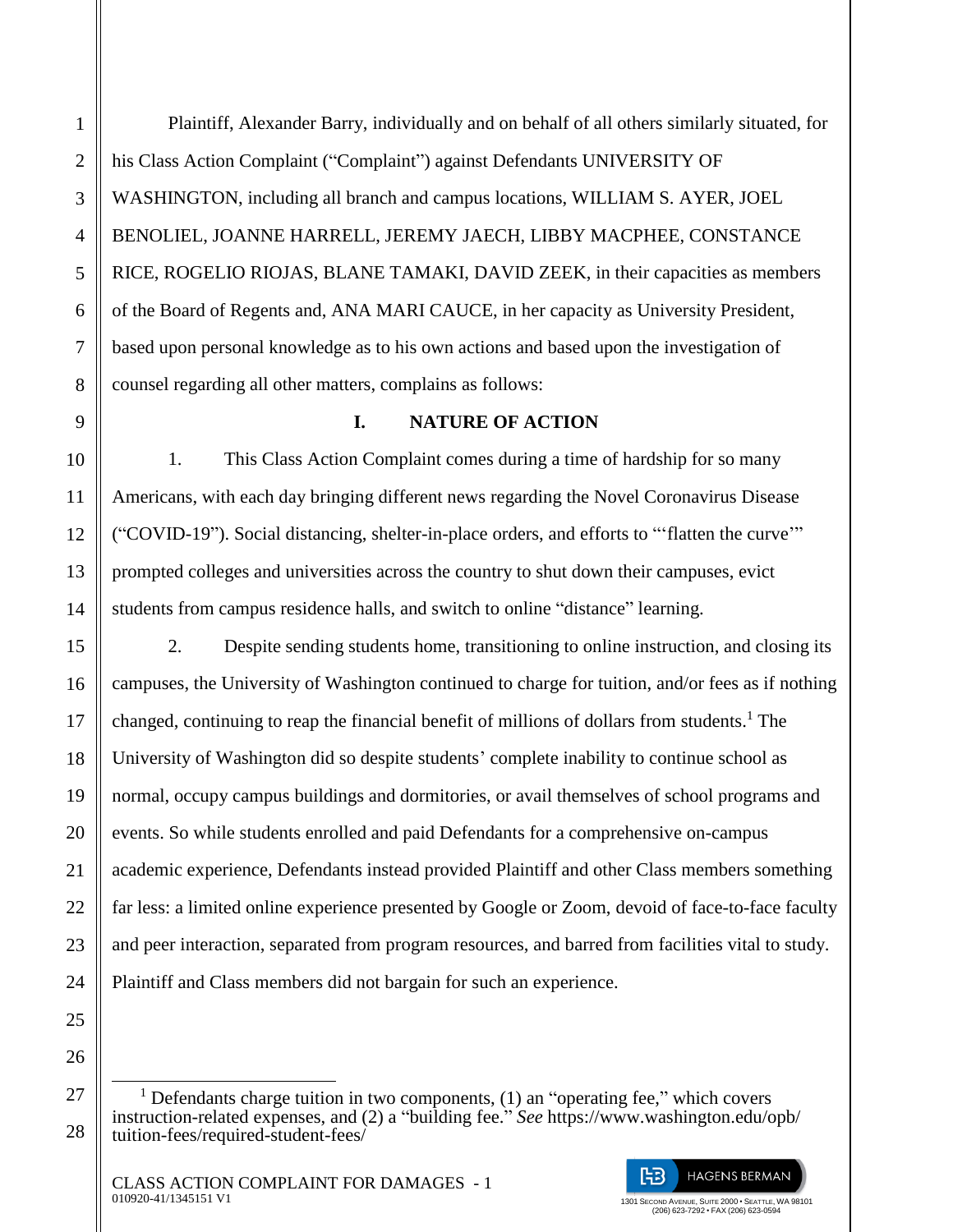3. In response to COVID-19, on or about March 6, 2020, Defendants informed Plaintiff and Class members that classes and finals for the Winter Quarter 2020 would not be held in person starting March 9,  $2020<sup>2</sup>$  And just days later, on March 18, 2020, Defendants informed Plaintiff and Class members that the Spring Quarter 2020 would not be held in person either.<sup>3</sup> All non-essential on-campus events were cancelled.

4. Despite the provision of an entirely remote experience, Defendants refuse to refund or reimburse Plaintiff and similarly situated University of Washington students and their families the tuition and fees they paid for the promised on-campus instruction, services they are not being provided, events they cannot attend, and programs and activities that have been curtailed, discontinued, or closed.

5. Essentially, students and their families have paid the University of Washington for in-person instruction that is no longer available to them, access to buildings they can no longer enter, technology, programs, and services that the University of Washington is no longer providing, and activities that are no longer available.

6. The University of Washington is thus benefiting from COVID-19 while further burdening students and their families—many of whom have been laid-off, become ill, lost loved ones, or are otherwise bearing the brunt of the COVID-19 pandemic.

7. Defendant's actions have financially damaged Plaintiff and Class members. Plaintiff brings this action because Plaintiff and Class members did not receive the full value of the services paid, and they did not receive the benefits of in-person instruction. They have lost the benefit of their bargain and/or suffered out-of-pocket loss, and are entitled to recover compensatory damages and attorney's fees and costs. This lawsuit seeks disgorgement and monetary damages in the amount of prorated, unused amounts of tuition and fees that Plaintiff and the other Class members paid, the benefits of which will not be provided by Defendant.

1

 $\overline{a}$ <sup>2</sup> https://www.washington.edu/coronavirus/2020/03/06/beginning-march-9-classes-andfinals-will-not-be-held-in-person-message-to-faculty-and-staff/

<sup>&</sup>lt;sup>3</sup> https://www.washington.edu/coronavirus/2020/03/18/uw-spring-quarter-classes-will-beheld-remotely-message-to-students/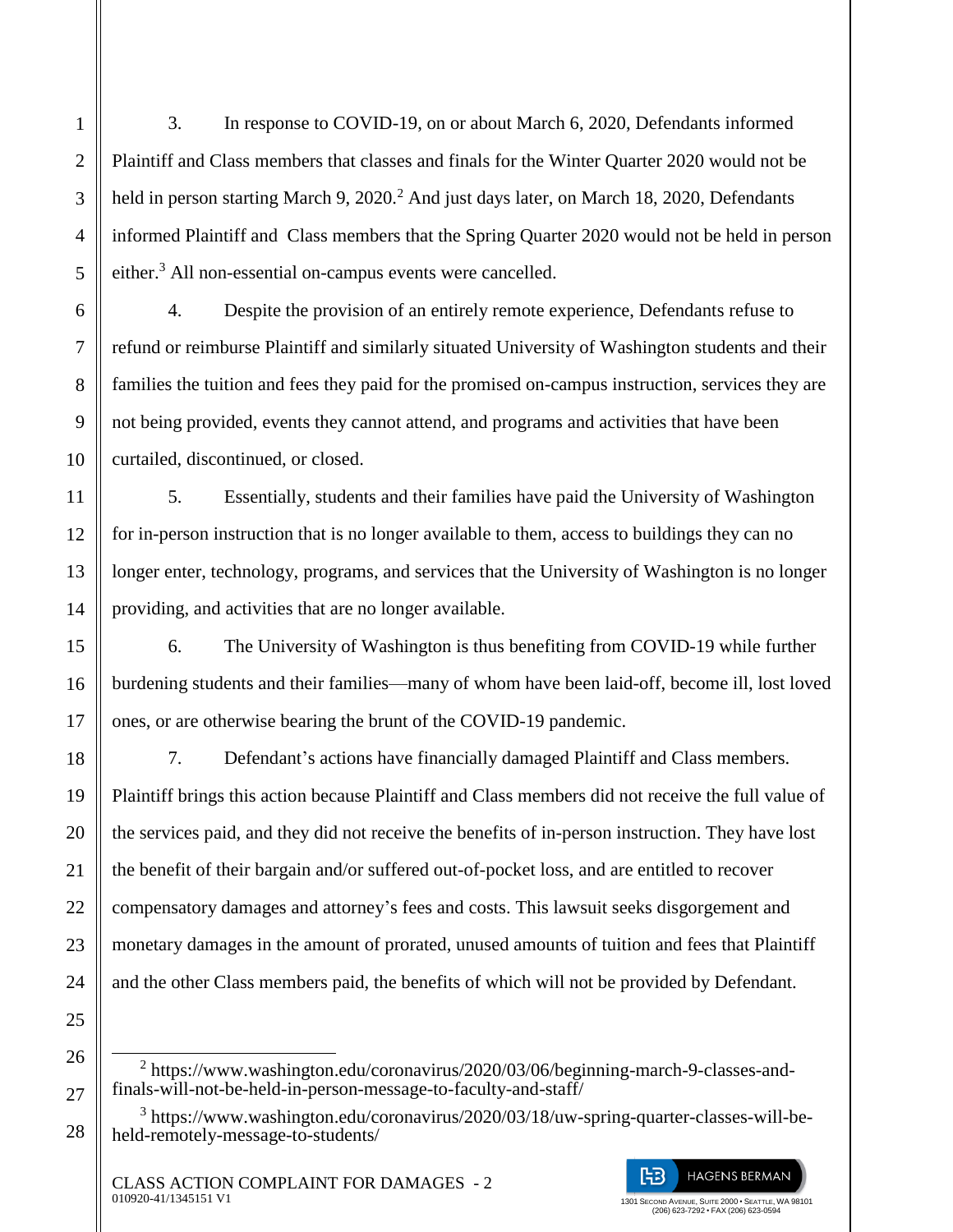15. While Plaintiff paid the University of Washington for an in-class experience that

1301 SECOND AVENUE, SUITE 2000 • SEATTLE, WA 98101 (206) 623-7292 • FAX (206) 623-0594

旧

**HAGENS BERMAN** 

### **II. PARTIES**

8. Plaintiff Alexander Barry is a citizen and resident of the State of Washington. Plaintiff is a full-time graduate student and paid tuition and fees for the Winter Quarter 2020, Spring Quarter 2020, and Fall Quarter 2020 academic terms at Defendant University of Washington.

9. Plaintiff is in good financial standing with the University of Washington, having paid in whole or in combination tuition, fees, costs and/or charges assessed and demanded by Defendants starting in the Winter Quarter 2020.

10. Plaintiff paid the University of Washington for opportunities and services that he did not receive, including on-campus education, facilities, services, and activities.

11. While Plaintiff could have pursued his degree exclusively online, he instead specifically selected an on-campus experience for the variety of educational and extracurricular opportunities and benefits that only an in-person program can provide.

12. Plaintiff thus contracted for and paid the University of Washington for on-campus instruction, opportunities, facilities, and services for the Winter Quarter, Spring Quarter 2020, and Fall Quarter 2020.

13. Plaintiff enrolled at the University of Washington to obtain the full experience of live, in-person courses and direct interactions with instructors and students, facilitated by small class sizes. Plaintiff chose University of Washington due to the campus location, accessibility of professors, and camaraderie with classmates both in the classroom and on campus.

14. With the University of Washington's effective campus closure, cancellation of campus events, suspension of many campus services and programs, and transition to exclusively online instruction starting in the Winter Quarter 2020 and continuing in the Spring Quarter 2020 and beyond (events directed, implemented and/or approved in whole or in part by the President and Board of Regents Defendants), Plaintiff lost access to the on-campus instruction, opportunities, facilities, and services for which Plaintiff had bargained for by selecting—and paying tuition and fees for—in-person courses and experiences.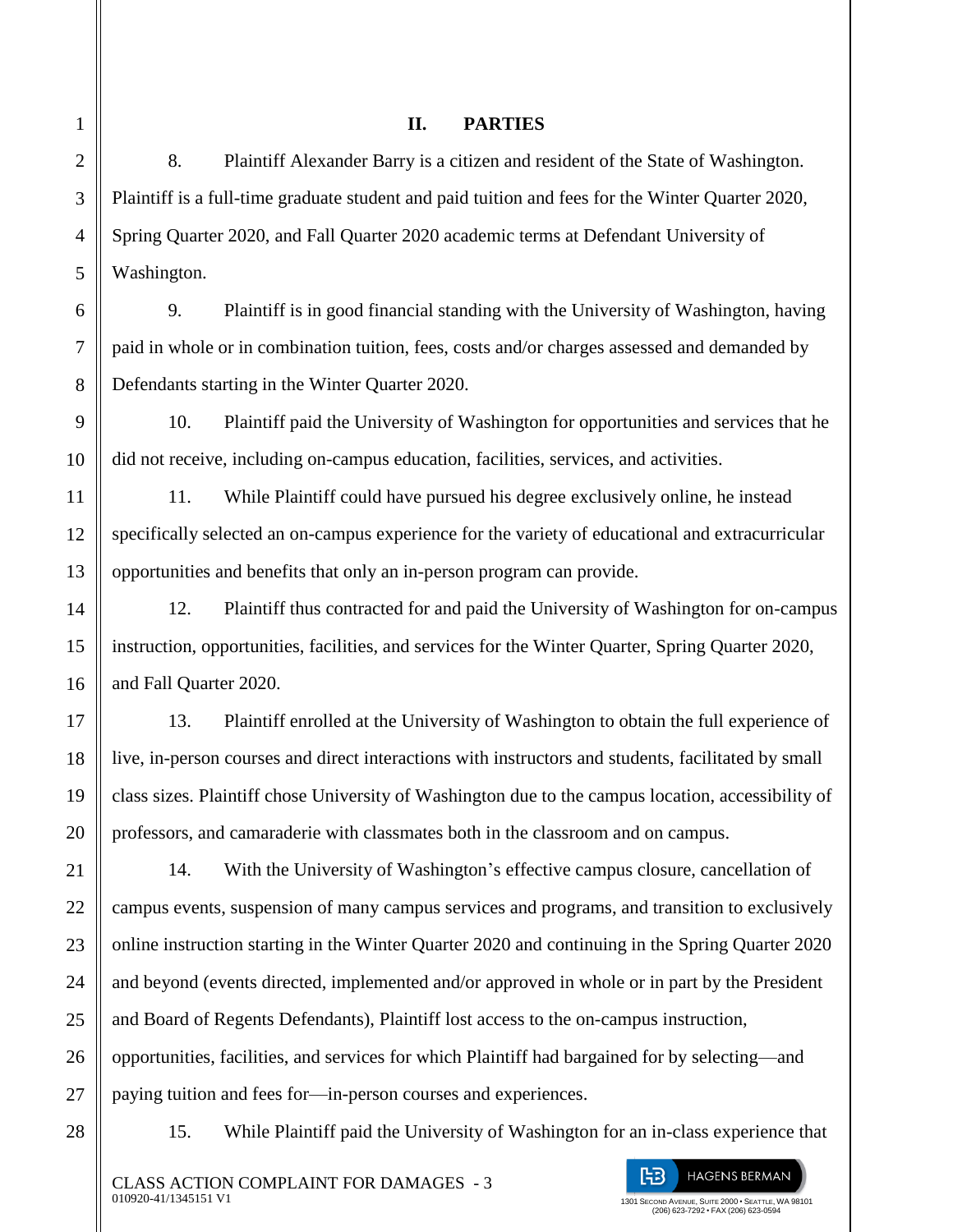would enable Plaintiff to communicate directly with his professors, attend office hours, and provide access to resources unique to his in-person program, such experiences are non-existent following Defendant's effective campus closure. Such a transition has also made it difficult to connect with professors and staff, a critical component to the bargained-for experience.

16. As a result, while Plaintiff and other students paid for in-person access to faculty mentorship as an important component of the University of Washington experience, Defendants excluded students from such access starting in the Winter Quarter 2020.

17. Defendant University of Washington is an institution of higher learning with locations in Seattle, Tacoma, and Bothell, Washington. Defendant University of Washington provides Class members with campus facilities, in-person classes, as well as a variety of other facilities for which Defendant University of Washington charges Plaintiff and the Class members.

18. Defendants William S. Ayer, Joel Benoliel, Joanne Harrell, Jeremy Jaech, Libby MacPhee, Constance Rice, Rogelio Riojas, Blane Tamaki and David Zeek were board members of the University of Washington Board of Regents and serve as "the University's governing body whose broad responsibilities are to supervise, coordinate, manage and regulate the university, as provided by state statute."<sup>4</sup> The Board of Regents maintains its principal place of business at 139 Gerberding Hall, Seattle, WA 98195-1264.

19. Under state law, the Board of Regents has full control of the University and its property of various kinds and any authority delegated by the Board is subject to the ultimate authority of the Board. In retaining the ultimate authority over the University with which it is charged by law to exercise within constitutional and statutory limitations, the Board is obligated to exercise the right of periodic review of any and all aspects of government of the University, the right to intervene and modify any rule, regulation, or executive order formulated by the President or the faculty, the right to amend or rescind any existing rule, regulation, or executive order, and the right to enact such rules, regulations, and orders as it deems proper for the

27 28

 $\overline{a}$ 

1

 $\mathfrak{D}$ 

3

4

5

6

7

8

9

10

11

12

13

14

15

16

17

18

19

20

21

22

23

24

25

26



<sup>4</sup> https://www.washington.edu/regents/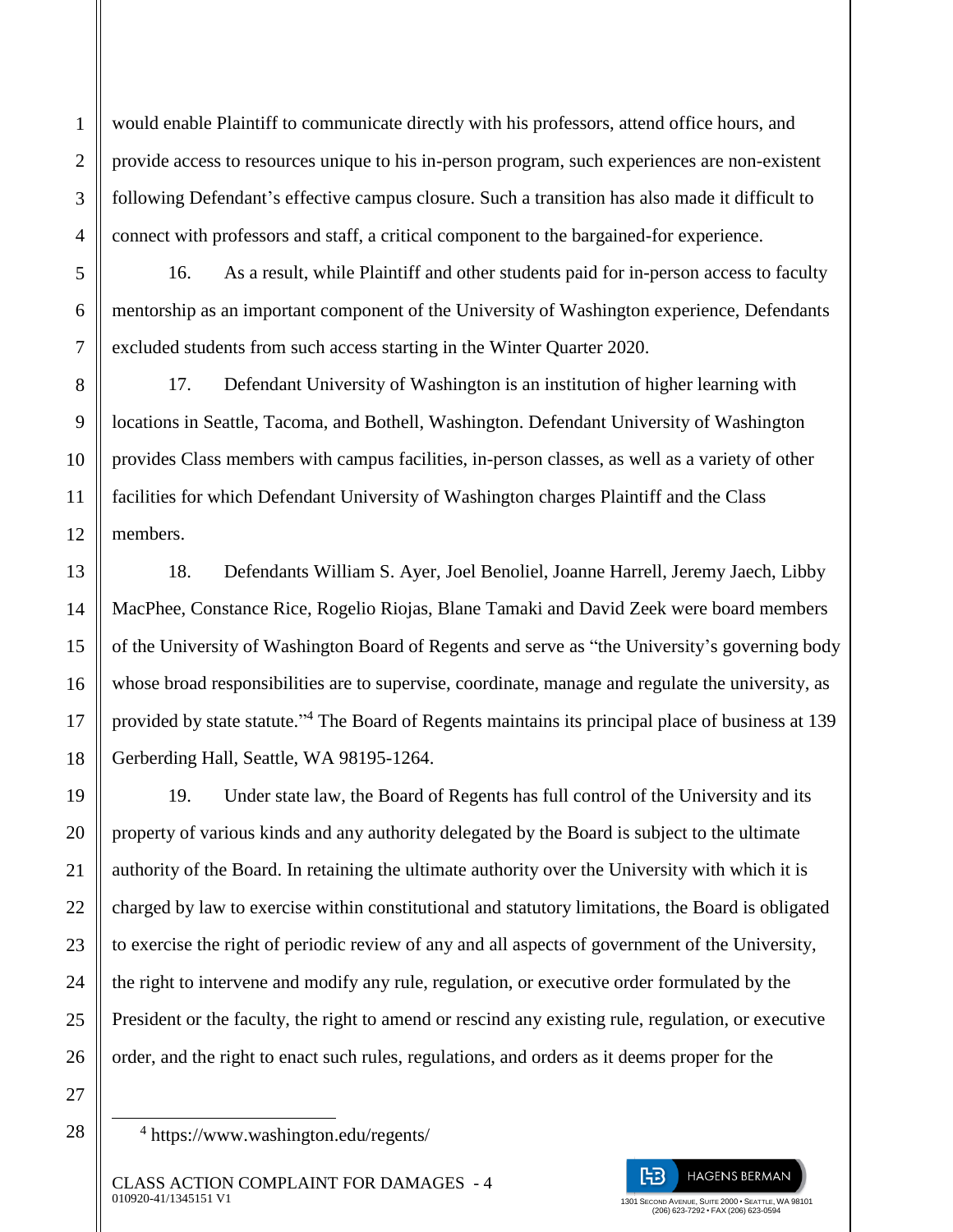$\overline{a}$ 

government of the University." 5

20. Defendant Ana Mari Cauce is President of the University of Washington. President Cauce maintains her principal place of business at 301 Gerberding Hall, Seattle, WA 98195-1264.

21. For the purpose of effecting the government of the University under and by the Board of Regents, President Cauce is "authorized to act for the Board of Regents in formulating, prescribing and issuing rules, regulations, and executive orders not inconsistent with the Bylaws, Standing Orders, Regent Policies, and other orders of the Board and applicable state law for the immediate government of the University."<sup>6</sup>

## **III. JURISDICTION AND VENUE**

22. This Court has jurisdiction over all claims against Defendants as the acts and issues forming the basis of Plaintiff's allegations occurred in King County, Washington.

23. Venue is proper in King County Superior Court because Defendants are located and/or conduct business in King County, Washington.

### **IV. FACTS**

**A. Background**

24. Founded in 1861, the University of Washington has a current enrollment of approximately 56,000 undergraduate, graduate, and professional students across eighteen schools and colleges.<sup>7</sup>

25. A significant focus of Defendant's efforts to obtain and recruit students and justify its high costs pertains to the campus experience it offers along with face-to-face, personal interaction with skilled and renowned faculty and staff, a wide array of in-person services, opportunities, and extracurricular activities, state-of-the-art facilities, and much more.

26. The University of Washington promotes student life as an integral part of the experience that students bargain for in attending the University of Washington, explaining that

5 http://www.washington.edu/admin/rules/policies/BRG/SOCh1.html 6 *Id.*

7 https://finance.uw.edu/uwar/annualreport2019.pdf

CLASS ACTION COMPLAINT FOR DAMAGES - 5 010920-41/1345151 V1



(206) 623-7292 • FAX (206) 623-0594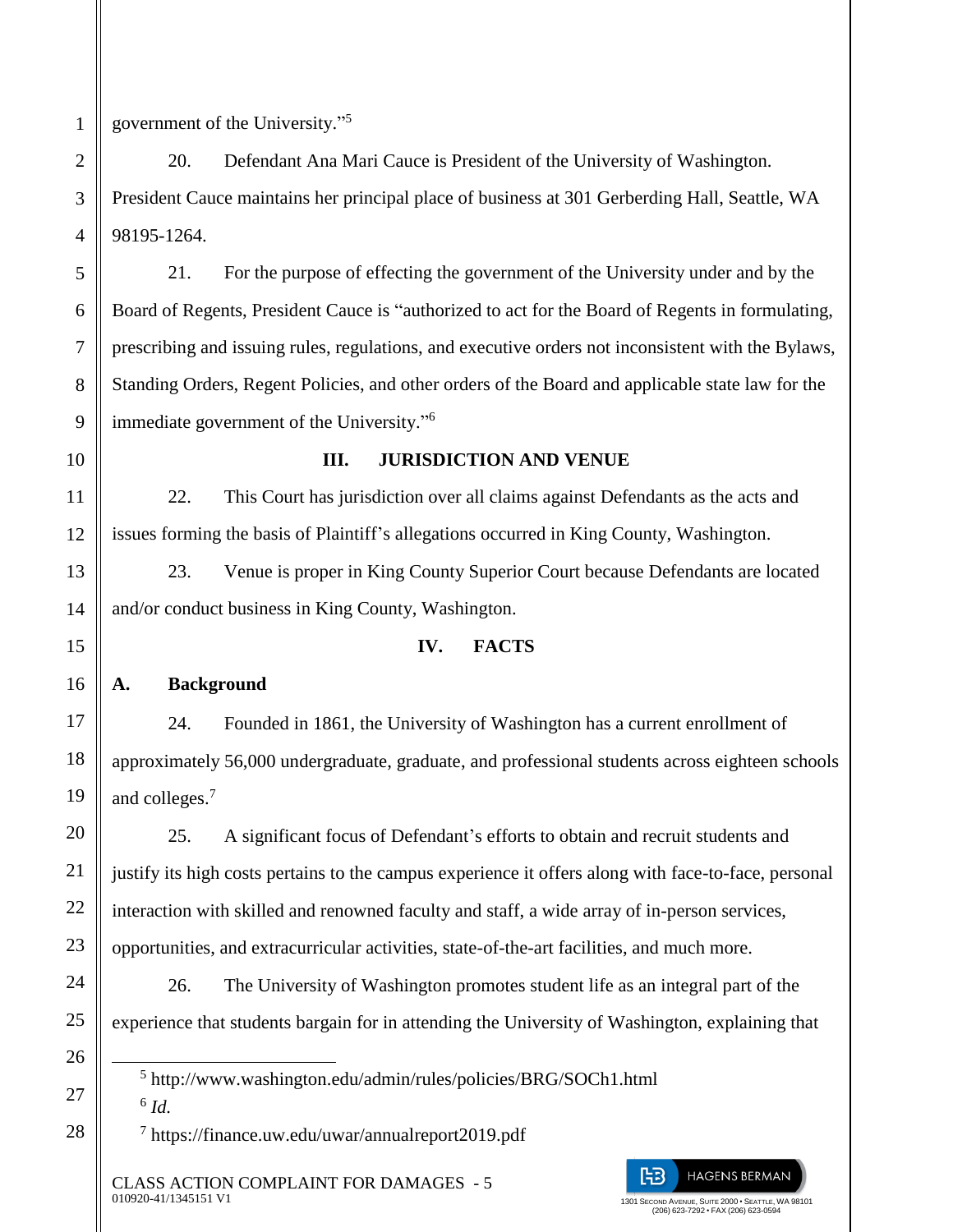"Your Husky Experience doesn't end when you leave the classroom. The hours you spend outside class are just as vital as the ones you spend inside."<sup>8</sup>

1

2

3

4

5

6

7

8

9

10

11

12

13

14

15

16

17

18

19

20

21

22

 $\overline{a}$ 

23

24

25

26

27

28

27. Indeed, the school recognizes that **"[a] UW education is** *more* **than a degree**," such that "[b]y *more* we mean skills, knowledge and abilities gained through classroom learning as well as high impact experiences such a studying abroad, jobs and internships, research and leadership projects, and participating in clubs and community organizations."<sup>9</sup>

28. And as President Cauce noted in a July 10, 2020 town hall, "I really want everyone to know that we recognize that students, parents, and quite frankly our faculty, prefer in-person. . . . And we really look forward to having 100% in-person as soon as that is possible. That is something we all want."<sup>10</sup>

29. The University of Washington touts the beauty of its campus, highlighting it's 2017 ranking of #1 for the "Most Beautiful College Libraries in America," #1 "Most Picturesque College Fountain," and #22 out of the "100 Most Beautiful College Campuses in America."<sup>11</sup>

30. And while students are not required to live on campus, "two-thirds of freshman do. By living on campus, you'll find countless opportunities to develop meaningful relationships, join an engaging and supportive academic community and explore who you are."<sup>12</sup>

31. Indeed, students who live on campus "can choose from all sorts of community activities throughout the year," all "[d]esigned so you can unplug and have fun with your friends and family."<sup>13</sup>

32. And "no matter" where students "live on the University of Washington (UW) campus, you'll make friends and have access to social events, learning opportunities and the

8 https://admit.washington.edu/student-life/

<sup>9</sup> https://www.washington.edu/strategicplanning/initiatives/husky-experience/ (emphases in original).

<sup>10</sup> https://s3-us-west-2.amazonaws.com/uw-s3-cdn/wp-content/uploads/sites/10/2020/04/ 15093420/Back-to-School-Town-Hall-transcription.pdf

<sup>11</sup> https://admit.washington.edu/visit/

<sup>12</sup> https://depts.washington.edu/doitsum/mer2017/files/0\_Tuesday/2017-UW-Freshman-Viewbook-FINAL-s.pdf

<sup>13</sup> https://hfs.uw.edu/Experience/Residential-Life-Activities

CLASS ACTION COMPLAINT FOR DAMAGES - 6 010920-41/1345151 V1



(206) 623-7292 • FAX (206) 623-0594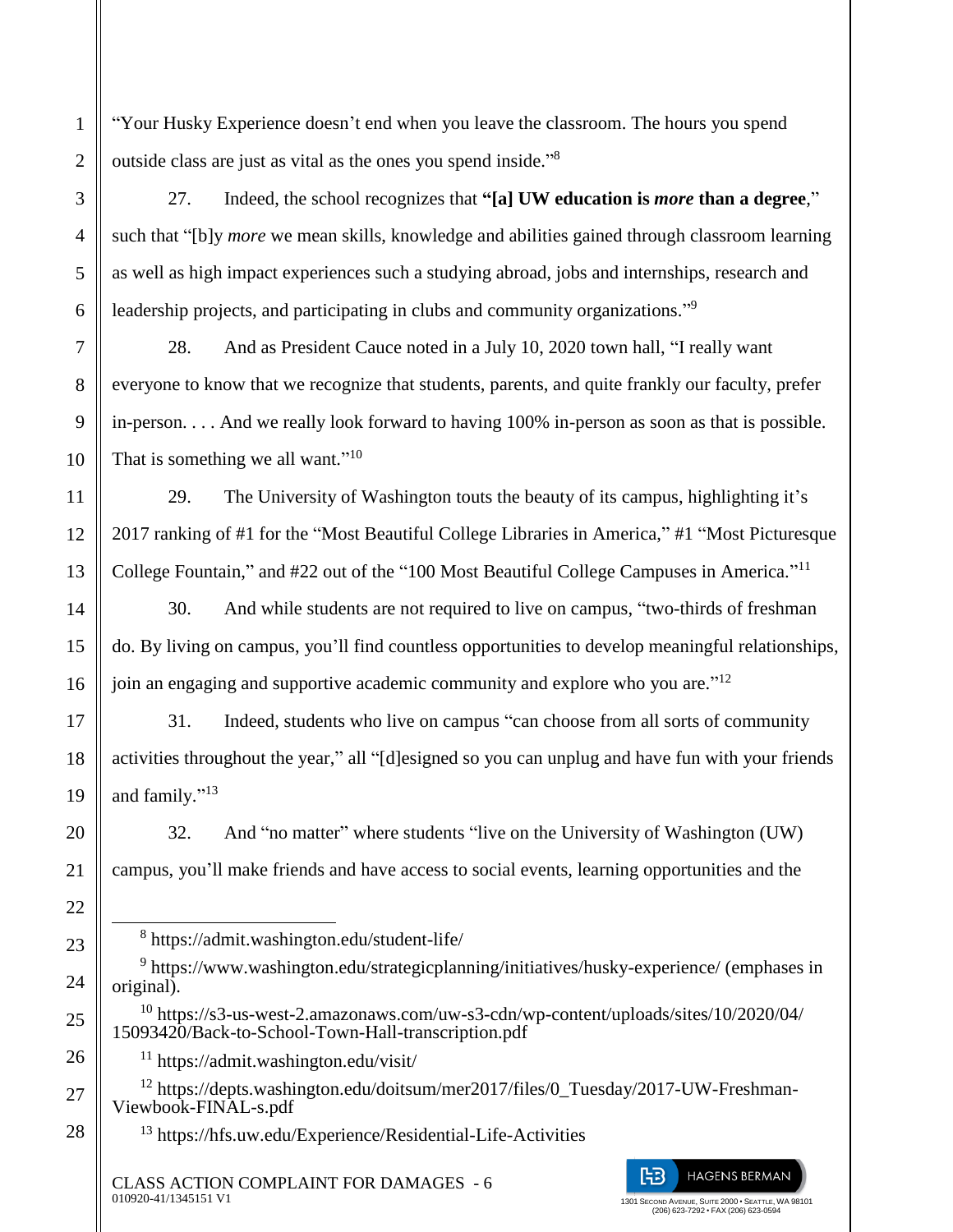academic and emotional support that make the Husky Experience your own unique adventure."<sup>14</sup>

33. Likewise, students living in a Living Learning Community "have unique opportunities to engage with faculty and community leaders and learn through experience."<sup>15</sup>

34. And students living in Family Housing "will have opportunities to participate in a variety of social and educational programs, meet people of different cultures and backgrounds, make lifelong friends, have fun and help influence the character of your living environment."<sup>16</sup>

35. However, Defendants did not provide these on-campus experiences and in-person courses, and refused to refund Plaintiff and Class members for their losses due to the campuswide transition to online-only learning starting in the Winter Quarter 2020.

**B. Defendant contracted to provide in-person education, housing, dining, and access to facilities and resources.**

36. For the Winter Quarter 2020 and beyond, Plaintiff contracted with the University of Washington—and paid a premium—specifically for *on-campus* courses and programs.

37. Defendant's enrollment materials obligated the University of Washington to provide Plaintiff and Class members the same in-person education, on-campus housing, sports, resources, and facilities that Defendant highlighted in its promotional marketing materials.

38. The University of Washington's 2018–2020 Academic Catalogs for the undergraduate and graduate schools, as well as Defendant's policies, handbooks, circulars, publications, advertisements, and other promotional materials, lay out the terms of the contract between the University of Washington and Plaintiff and Class members.<sup>17</sup>

39. The Catalog emphasizes student access to the University of Washington campus: "The natural beauty of the Pacific Northwest envelops us. This is an important element of who we are, for this awe-inspiring place not only anchors us, it reaffirms our desire to effect positive change in the world around us. We accept gratefully our role in preserving and enhancing

<sup>15</sup> *Id.*

1

 $\mathfrak{D}$ 

3

4

5

6

7

8

9

10

11

12

13

14

15

16

17

18

19

20

21

22

23

24

25

 $\overline{a}$ 

26

27

28

<sup>16</sup> *Id.*

<sup>17</sup> https://www.washington.edu/students/gencat/.

CLASS ACTION COMPLAINT FOR DAMAGES - 7 010920-41/1345151 V1

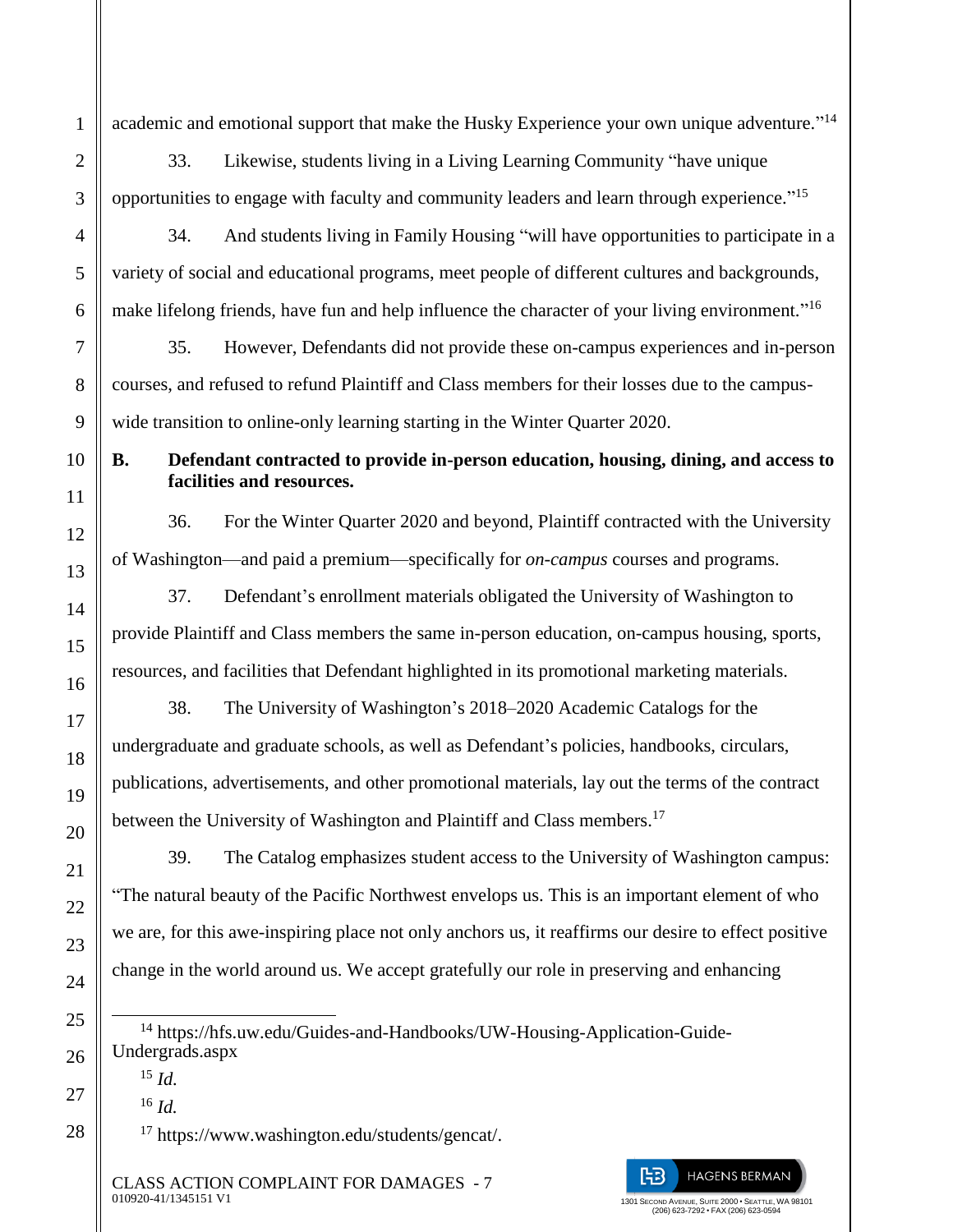Washington: the place, the people, our home."<sup>18</sup>

40. As the Catalog lays out, courses provided on-campus routinely offer students advantages and opportunities that are only available through on-campus, in-person instruction. For example, the Catalog's descriptions for on-campus courses refer to: students using "state-ofthe-art facilities,"  $^{19}$  access to "laboratories equipped with modern research equipment"<sup>20</sup> to support students with coursework and projects, access to "excellent instructional and research facilities,"<sup>21</sup> access to "rehearsal and performance spaces,"<sup>22</sup> studios, technology, and equipment,<sup>23</sup> courses with opportunities for "hands-on experience,"<sup>24</sup> "hands-on experiments,"<sup>25</sup> and dozens of other references to benefits exclusive to on-campus instruction.

41. The Catalog also establishes students' rights to access services and facilities only available on-campus, noting "The Husky Card . . . provides access to services and opportunities, including campus libraries."<sup>26</sup>

42. In registering and paying the University of Washington's tuition and fees, Plaintiff and Class members bargained for and understood that instruction would be provided in person by leading academics, and on campus, including in specific buildings with state-of-the-art resources.

43. The University of Washington's usual and customary practices when students register for on-campus courses and pay tuition for such courses is to provide on-campus

 $\overline{a}$ <sup>18</sup> https://www.washington.edu/students/gencat/. https://www.washington.edu/about/visionvalues. <sup>19</sup> https://www.washington.edu/students/gencat/academic/microm.html; https://www.washington.edu/students/gencat/academic/nbio.html <sup>20</sup> https://www.washington.edu/students/gencat/academic/bioc.html <sup>21</sup> https://www.washington.edu/students/gencat/academic/phys.html <sup>22</sup> https://www.washington.edu/students/gencat/academic/drama.html <sup>23</sup> *Id.*; https://art.washington.edu/spaces/technology <sup>24</sup> http://www.washington.edu/students/crscat/archeo.html; http://www.washington.edu/ students/crscat/art.html; http://www.washington.edu/students/crscat/psych.html <sup>25</sup> http://www.washington.edu/students/crscat/biology.html <sup>26</sup> https://www.washington.edu/students/gencat/; https://hfs.uw.edu/Husky-Card-Services. **HAGENS BERMAN** 的 CLASS ACTION COMPLAINT FOR DAMAGES - 8 010920-41/1345151 V1 1301 SECOND AVENUE, SUITE 2000 • SEATTLE, WA 98101 (206) 623-7292 • FAX (206) 623-0594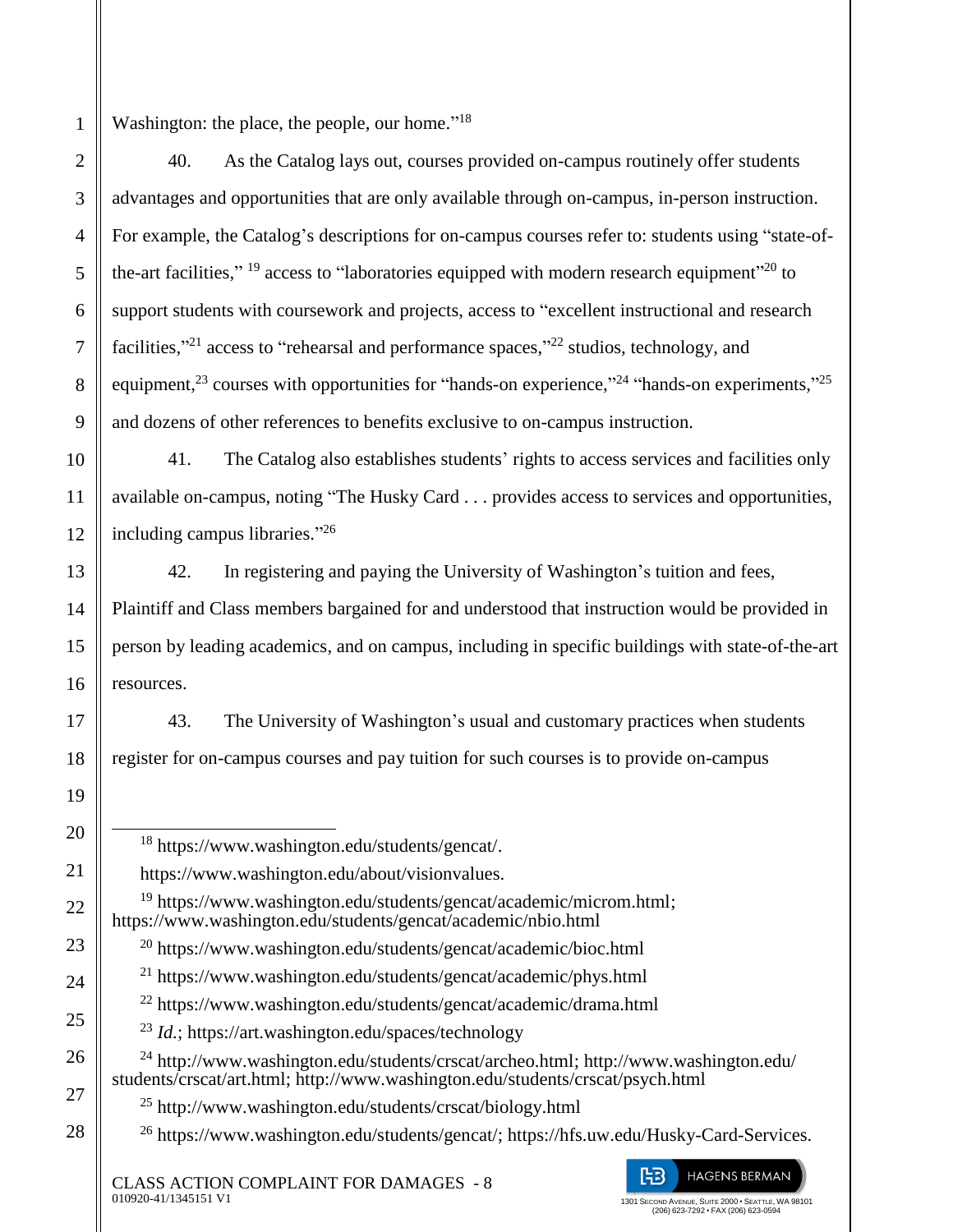1  $\mathfrak{D}$ 3 4 5 6 7 8 9 instruction. Plaintiff's and Class members' reasonable expectation when registering for classes starting in the Winter Quarter 2020 and beyond was that those classes would be provided oncampus, consistent with the University of Washington's usual and customary practice. 44. Plaintiff and Class members had the reasonable expectation that Defendants would provide the in-person educational experience and use of its facilities provided in Defendant University of Washington's publications, including but not limited to the Catalogs, manuals, regulations, brochures, advertisements, and other promotional materials. 45. The combination of the express terms of the Catalogs, Defendant University of

10

11

12

13

14

15

16

17

18

19

20

21

22

23

24

25

26

27

28

Washington's publications and its usual and customary practice constituted an offer to any student attending University of Washington to register for on-campus classes. When accepted by Plaintiff and Class members, who did, in fact, register for such on-campus classes in accordance with the University of Washington's policies and procedures and usual custom and practice, and who timely paid tuition for those on-campus classes, the University of Washington became contractually obligated to provide on-campus classes to Plaintiff and the other Class members.

46. In light of the terms laid out in the Catalogs, the University of Washington's publications, and its usual and customary practice, Plaintiff and Class members registered for oncampus courses starting in the Winter Quarter 2020. The University of Washington accepted their registration as an on-campus student taking on-campus courses and charged Plaintiff and Class members specific amounts for tuition and fees.<sup>27</sup>



 $\overline{a}$ <sup>27</sup> https://www.washington.edu/opb/tuition-fees/current-tuition-and-fees-dashboards/ On information and belief, Defendant University of Washington accounts for all student payments, as well as financial aid received on an individual student's behalf, as it is frequently required to issue refunds to the government and the student for instances where the student enrolls, but does not complete classes for which the institution has received financial aid payments from the federal government. The Higher Education Act ("HEA"), Title IV, governs federally funded student financial aid programs for college and post-secondary vocational training. *See* 20 U.S.C. §§ 1070–1099 (1990 & 1992 Supp.). The HEA requires that when a student withdraws partway through the enrollment period, the institution must refund a certain portion of the charges to account for its reduced educational obligations toward the student. *Career Coll. Ass'n v. Riley*, 74 F.3d 1265, 1269 (D.C. Cir. 1996).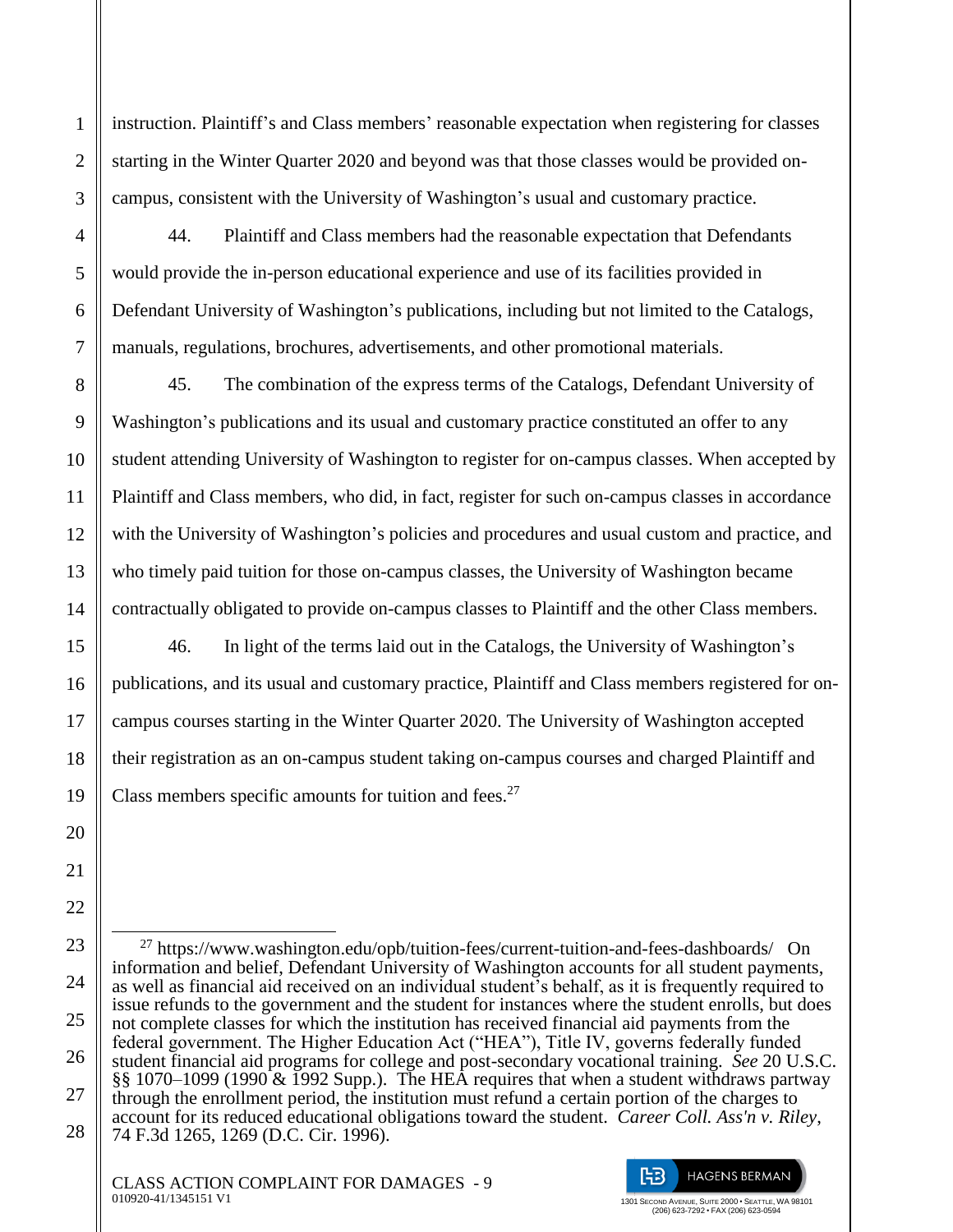47. Plaintiff contracted with Defendant and agreed to pay the high cost of the University of Washington's on-campus tuition because the program offered access to opportunities that were based on in-person classes and study.

48. Plaintiff and Class members paid the University of Washington tuition and fees for on-campus courses—and the benefits, services, opportunities, and facilities that came with that— starting in the Winter Quarter 2020. In registering and paying the University of Washington tuition and fees starting in the Winter Quarter 2020, Plaintiff and Class members understood, per the Catalogs, the University of Washington's promotional materials, and its usual and customary practice, that the classes they bargained and paid for would be administered on campus for the duration of the quarter, and that they would get a full quarter's worth of access to on-campus facilities, services, and resources.

49. However, as set forth further below, since March 9, 2020, Plaintiff and Class members have been denied the benefit of their bargain. Plaintiff and other Class members have lost the benefits of the in-person education, services, food, and other experiences that Defendants promised. Despite failing to fulfill its obligations, Defendants are currently unlawfully retaining and refusing to fully or partially refund Plaintiff's and Class members' tuition and fees.

# **C. Defendant's transition exclusively to remote learning and closure of University of Washington's campuses, facilities, and activities**

50. On December 31, 2019, governmental entities in Wuhan, China, confirmed that health authorities were treating dozens of cases of a mysterious, pneumonia-like illness. Days later, researchers in China identified a new virus that had infected dozens of people in Asia, subsequently identified and referred to as the novel coronavirus, or COVID-19.

51. By January 21, 2020, officials in the United States were confirming the first known domestic infections of COVID-19, the first of which was only miles away from The University of Washington's Seattle campus.

52. Due to an outbreak of thousands of new cases in China, on January 30, 2020, the World Health Organization officially declared COVID-19 as a "public health emergency of international concern."

> 1301 SECOND AVENUE, SUITE 2000 • SEATTLE, WA 98101 (206) 623-7292 • FAX (206) 623-0594

阳

**HAGENS BERMAN** 

CLASS ACTION COMPLAINT FOR DAMAGES - 10 010920-41/1345151 V1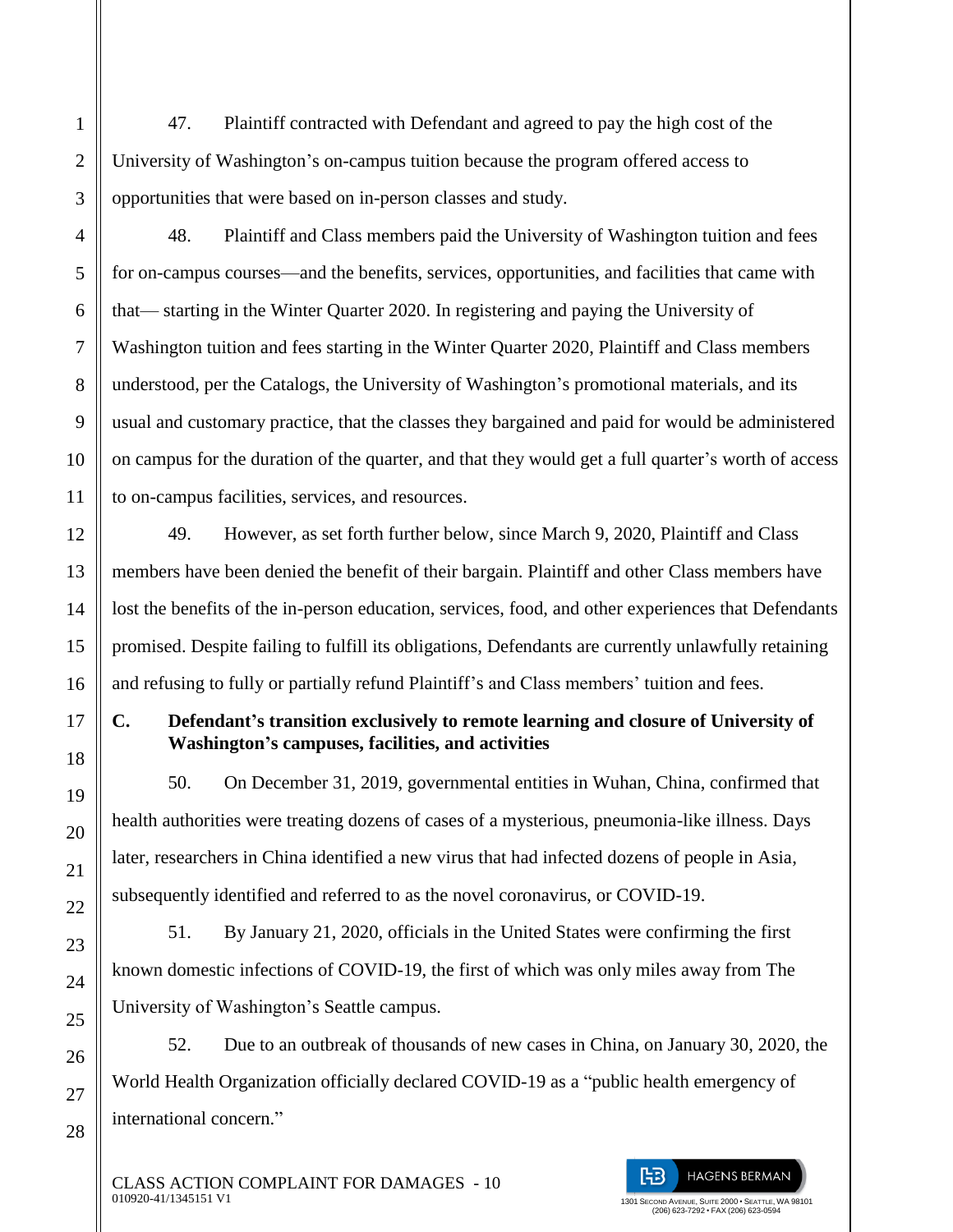53. And by March 11, 2020, the World Health Organization declared COVID-19 a pandemic.

54. On March 6, 2020, the University of Washington's President Ana Mari Cauce sent a message to the University of Washington community announcing that "[s]tarting Monday, March 9, classes will no longer be meeting in person. For the remainder of the quarter, instructors have been asked to conduct classes and/or exams remotely, as possible, until the quarter concludes on March 20."<sup>28</sup>

55. Approximately nine days later, on March 18, 2020, the University of Washington announced that "Spring quarter will begin as scheduled on March 30, with remote instruction that will continue through the end of the quarter."<sup>29</sup>

56. The University of Washington also expected "most students who returned home prior to spring break will remain there, and we encourage that."30

57. The University subsequently offered online-only courses throughout the Summer 2020 Quarter, and are offering an online-only format for most of the courses in the Fall 2020 Quarter.

58. The University ended on-campus events, as well. Even as of this Complaint, "events are allowed only if necessary, and they must have 5 or fewer people. Events not directly related to academic or critical operations, or hosted by non-UW entities are not currently allowed." 31

59. Similarly, all physical branches of Defendant's library system remain closed as last updated on September 12, 2020.<sup>32</sup>

1

2

3

4

5

6

7

8

9

10

11

12

13

14

15

16

17

18

19

20

21

22

23

24

25

26

27

28

60. Though the reasons for such closures are justified, the fact remains that such

 $\overline{a}$ <sup>28</sup> https://www.washington.edu/coronavirus/2020/03/06/beginning-march-9-classes-andfinals-will-not-be-held-in-person-message-to-students/

<sup>29</sup> https://www.washington.edu/coronavirus/2020/03/18/uw-spring-quarter-classes-will-beheld-remotely-message-to-students/

<sup>30</sup> *Id.*

<sup>31</sup> https://www.washington.edu/coronavirus/faq/#operations

<sup>32</sup> *Id.*

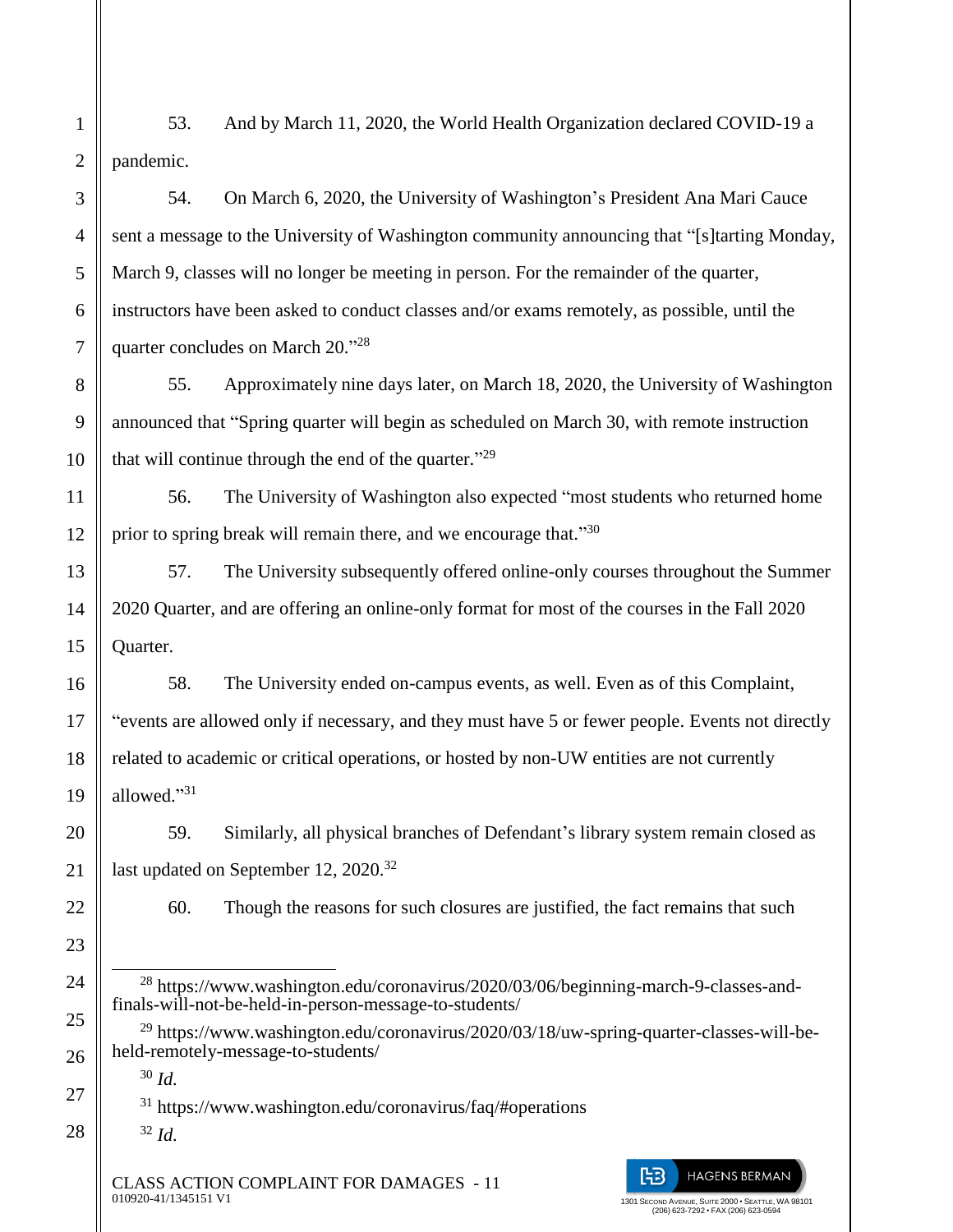closures and cancellations present significant loss to Plaintiff and Class members.

## **D. Defendant's refusal to issue tuition and fee refunds after the March 2020 remote conversion and campus closure**

61. Given Defendants' transition to online classes and COVID-19 concerns, Defendants encouraged students to remain at home as opposed to returning to dormitories prior to March 18, 2020.

62. Plaintiff and Class members paid for services they cannot use because those services were curtailed or eliminated, or because the student followed the university's encouragement to leave campus and return home.

63. The online-only education provided by the University of Washington has not compared and cannot compare to the live classes and access to facilities bargained for and paid for by Plaintiff and the other Class members that Defendants promised to deliver.

64. Plaintiff and Class members were provided with an online substitute for the hands-on, in-person coursework for which they contracted—and for which Plaintiff and Class members paid.

65. The remote, online learning classes offered to students starting in the Winter Quarter 2020 deprived students of in-person learning from their peers and school faculty. The move to these remote classes also deprived students of access to the facilities, materials, and opportunities only offered on the University of Washington's physical campus, including laboratory and research experience, use of on-campus facilities, such as the gym and libraries, and use of on-campus services and events such as sporting events, end-of-year programs, lectures, and various student services.

66. The online classes Plaintiff and his peers have been provided are not equivalent to the in-person, campus experience that Plaintiff and other University of Washington students chose for their university education. The tuition and fees that Defendants charged were predicated on access to—and constant interaction with—and feedback from peers, mentors, professors, and guest lecturers; access to technology, libraries, and laboratories; opportunities to attend or participate in spectator sports and athletic programs; access to student government and

旧 **HAGENS BERMAN** 1301 SECOND AVENUE, SUITE 2000 • SEATTLE, WA 98101 (206) 623-7292 • FAX (206) 623-0594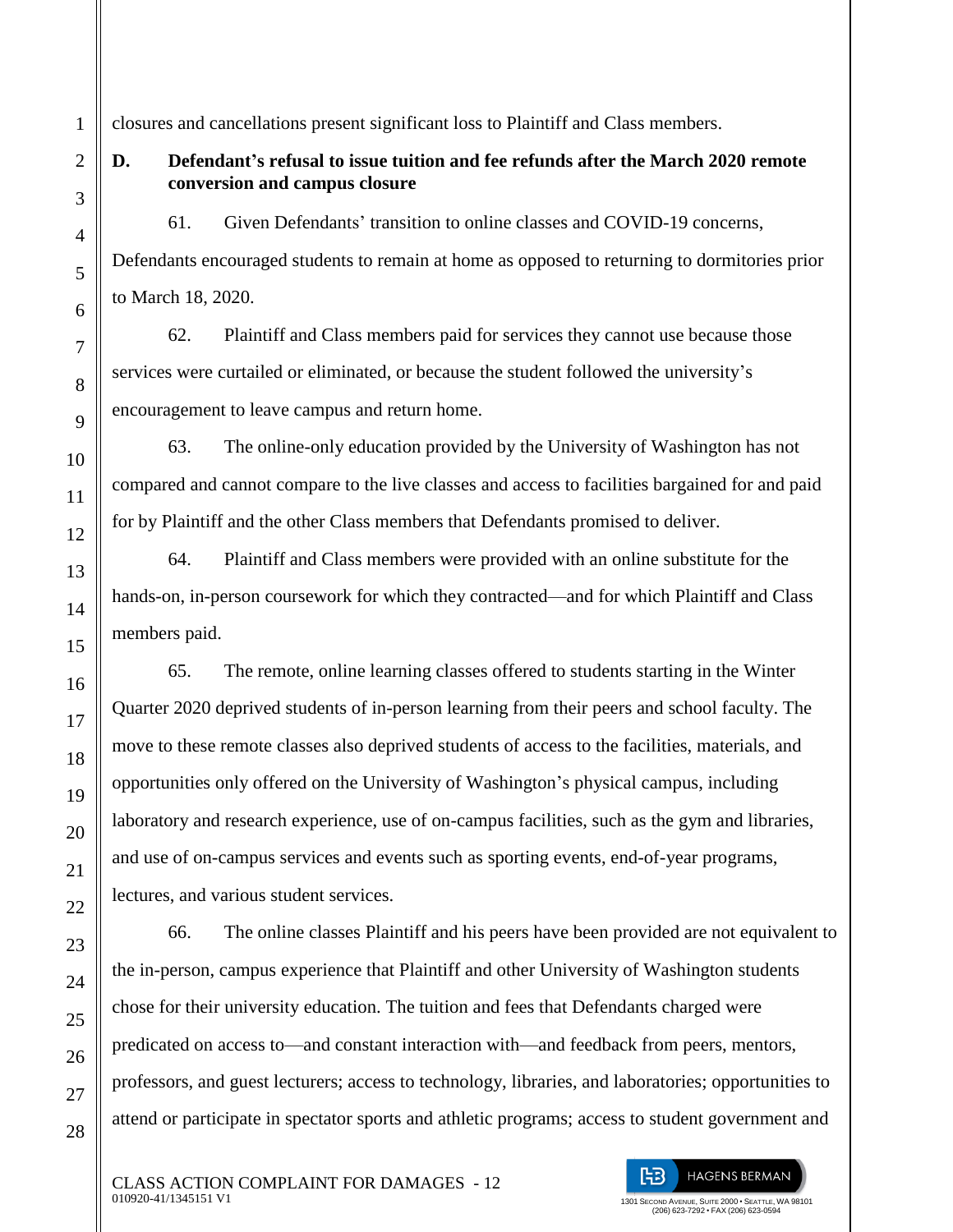| $\mathbf{1}$   | health services; and participation in extracurricular groups and learning, among other things.                                                  |
|----------------|-------------------------------------------------------------------------------------------------------------------------------------------------|
| $\mathbf{2}$   | University of Washington students have offered apt descriptions of the loss they<br>67.                                                         |
| 3              | have experienced as a result of the pandemic, highlighting the disparity between students'                                                      |
| $\overline{4}$ | bargained-for in-person educational experience and the online experience that the University of                                                 |
| 5              | Washington provided.                                                                                                                            |
| 6              | As reflected in a Change.org petition signed by over 15,000, students at the<br>68.                                                             |
| $\tau$         | University of Washington highlight the loss experienced by students: <sup>33</sup>                                                              |
| 8              | In light of COVID-19 global pandemic, the state of Washington has                                                                               |
| 9              | declared state of emergency. Per state laws, the University of<br>Washington administration has wisely decided to offer all classes             |
| 10             | and instruction remotely throughout spring quarter. While this is a<br>smart, logical decision in consideration of the health of all students   |
| 11             | and faculty, this mode of online education is not what we pay for.<br>For the following reasons, we are seeking a partial refund of tuition     |
| 12             | for the spring 2020 quarter:                                                                                                                    |
| 13             | Despite the "high-quality method of instruction" that UW is striving<br>to establish for the quarter, the student body will no longer have      |
| 14             | access to resources that are required to graduate/ fulfill certain hours<br>for a specific programs/ internships, including but not limited to: |
| 15             | labs, facilities, equipment, valuable face to face guidance, and<br>professional physical critique and advising from faculty. We believe        |
| 16             | that these are essential factors of the university learning experience,<br>and therefore, in their absence we are seeking a partial monetary    |
| 17             | refund for the spring 2020 quarter. We believe that these are<br>valuable hundreds of hours we are missing out on being at the school           |
| 18             | physically, though we do understand that it is a critical time to<br>uphold social-distancing and self-quarantine to ensure safety of both      |
| 19             | vulnerable and general populations. It is entirely impossible for the<br>students to receive the fullness of the educational experience we are  |
| 20             | paying for, not to mention the immense amount of tuition for the<br>out-of-state students. Many students are experiencing great financial       |
| 21             | suffering due to numerous job closures throughout the state, and a<br>number of students is front-line healthcare workers who are at risk       |
| 22             | for exposure and serious health-related consequences. Thus we<br>believe that a partial refund of tuition and reduced billing on tuition        |
| 23             | collection would greatly assist in alleviating the financial stress and<br>uncertainty of the situation. Therefore, we respectfully implore the |
| 24             | administration to rightfully grant us monetary return compensation.                                                                             |
| 25             | UW has created a page with answers to many key questions about<br>spring quarter. However, the only financial concerns that the page            |
| 26             | addresses are as follows: "there will be no change in financial aid<br>for full-time students enrolled in spring quarter."                      |
| 27             |                                                                                                                                                 |

28



<sup>&</sup>lt;sup>33</sup> https://www.change.org/p/university-of-washington-seattle-partial-tuition-refund-forspring-2020-at-uw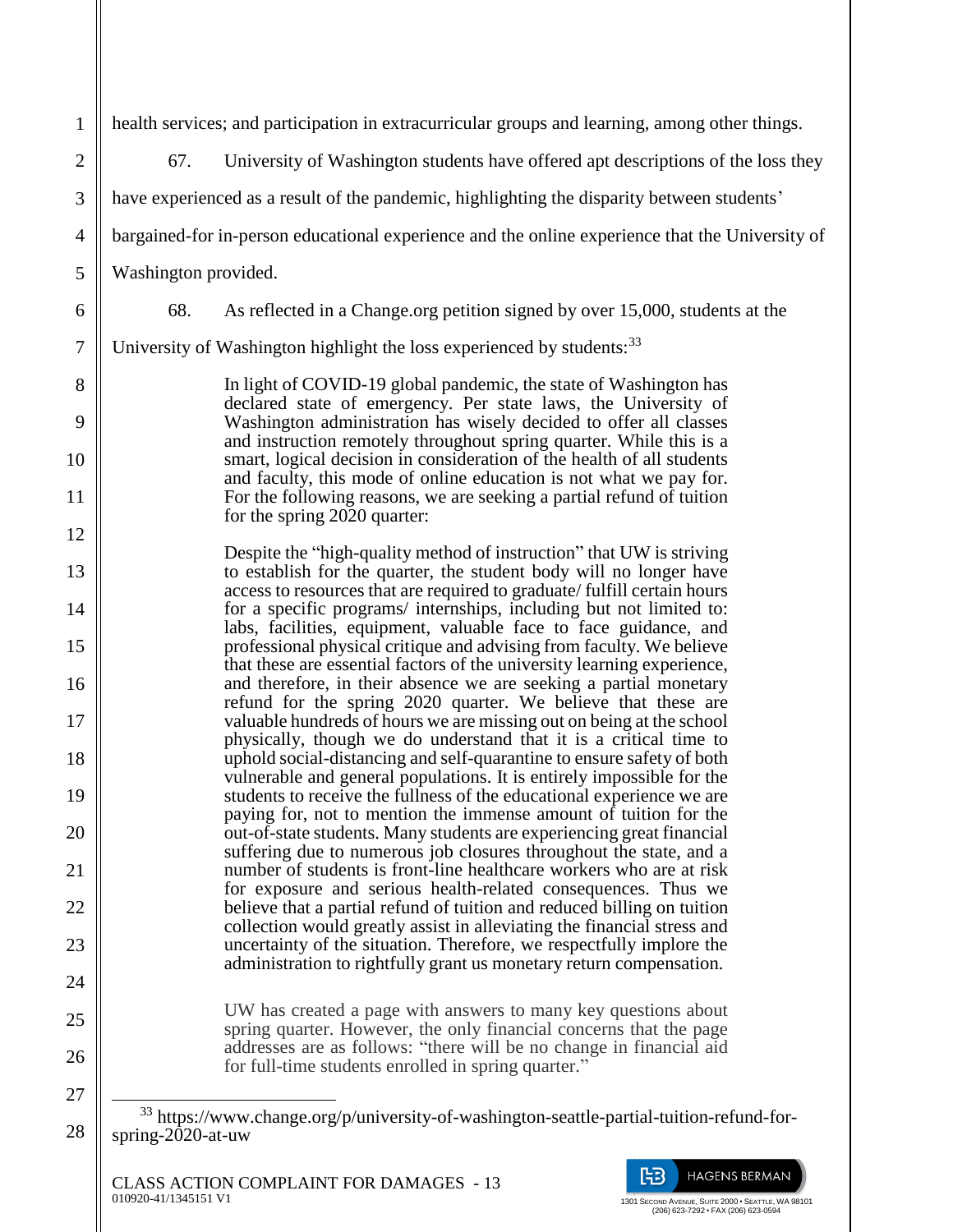## 69. And as reflected in another Change.org petition:  $34$

1

2

3

4

5

6

7

8

9

10

11

12

13

14

15

16

17

18

19

20

21

22

23

24

25

26

27

28

We, **the Students of University of Washington Seattle**, chose to go to UW because of the many resources it offers, connections to be made, and the numerous businesses readily hiring students from Seattle. Now that spring quarter is fully online and those same resources are not being offered, it seems only fair that tuition should reflect the decline in assistance available to students. **While Zoom may be able to address some concerns, it is not a perfect solution** and many students will be feeling the consequences of this change of pace. Many students work part time jobs in order to afford tuition, any many of those same students are now unemployed due to the current situation involving **COVID-19. Students are having a hard time stomaching the prospect of unemployment, debt, health concerns, and decreased effectiveness in schooling all at the same time.** UW, for the time being, is just like any other online school and cannot justify the current tuition it expects from students. **No student should be forced to pay for resources that are no longer offered to them**, and no student should face the prospect of going through these difficult times alone.

We must stand together and unite to mitigate the social, economic, and health concerns affecting our students.

## **UW STUDENTS DEMAND CHANGE**

## **AND WE NEED IT NOW**

70. The University of Washington's student newspaper, The Daily, highlights other examples noting how students are not receiving the benefit of their bargain:

- "Online classes and stay-at-home orders are not how any of us imagined spring quarter, let alone the coronavirus pandemic happening around us."35
- "As we've gone through this national crisis, there has been a lot of talk about the value of our tuition money. For students like me, the concern has been about paying the same outrageously high tuition bill as our families and neighbors are laid off and classes have been moved online. How can we pay the same to be taught twice as infrequently, about half as much content, as we vacate university

010920-41/1345151 V1

旧

**HAGENS BERMAN** 

 $\overline{a}$ <sup>34</sup> https://www.change.org/p/university-of-washington-adjusted-tuition-for-uw-seattle (emphases in original).

<sup>35</sup> Maryam Noor, *Slow and steady spring quarter*, THE DAILY (May 14, 2020), http://www.dailyuw.com/opinion/article\_3e51d2a2-95a6-11ea-b44e-03329cfc3951.html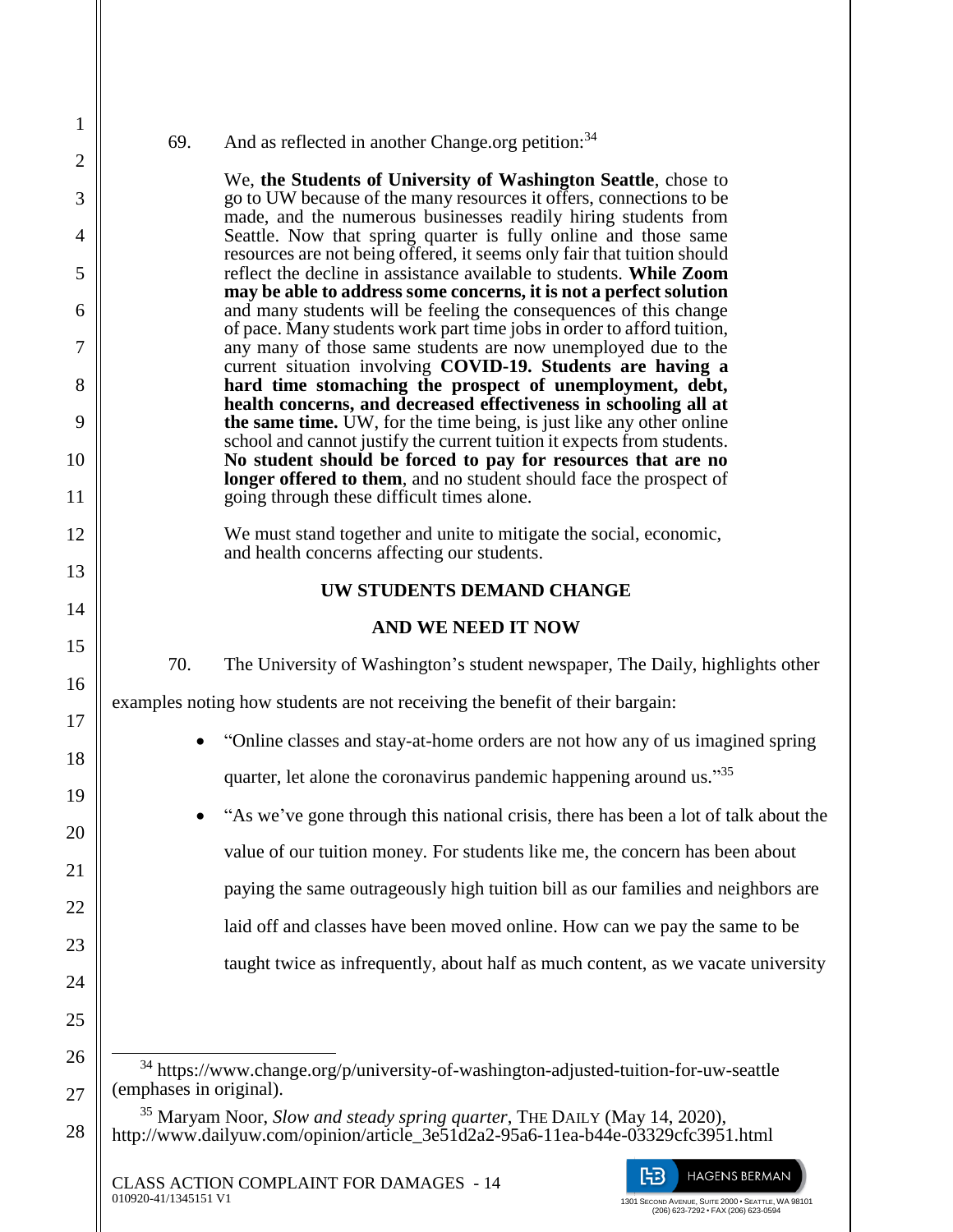| $\mathbf{1}$ | buildings?"36                                                                                                                                                                                                                                                                                                                                                                                                            |  |  |
|--------------|--------------------------------------------------------------------------------------------------------------------------------------------------------------------------------------------------------------------------------------------------------------------------------------------------------------------------------------------------------------------------------------------------------------------------|--|--|
| $\mathbf{2}$ | "However, even if [the remote learning] decision is best for public health and                                                                                                                                                                                                                                                                                                                                           |  |  |
| 3            | safety, many students are left feeling robbed of the education that they signed up                                                                                                                                                                                                                                                                                                                                       |  |  |
| 4            | and paid for."37                                                                                                                                                                                                                                                                                                                                                                                                         |  |  |
| 5            | "We decided students aren't getting the appropriate UW education that we pay                                                                                                                                                                                                                                                                                                                                             |  |  |
| 6            | all of this money towards by just sitting at home on our computers,' Davidson                                                                                                                                                                                                                                                                                                                                            |  |  |
| 7            | said. 'As much as the university likes to share that narrative and push that                                                                                                                                                                                                                                                                                                                                             |  |  |
| 8            | narrative that we're investing in our online technologies to continue that same                                                                                                                                                                                                                                                                                                                                          |  |  |
| 9            | education, it's just not occurring." <sup>38</sup>                                                                                                                                                                                                                                                                                                                                                                       |  |  |
| 10           | 71.<br>And the University of Washington's own website reflects such discrepancies as                                                                                                                                                                                                                                                                                                                                     |  |  |
| 11           | well.                                                                                                                                                                                                                                                                                                                                                                                                                    |  |  |
| 12           | 72.<br>For example, in describing the transition to remote teaching and work for students                                                                                                                                                                                                                                                                                                                                |  |  |
| 13           | at the Northwest Center for Occupational Health and Safety: "With classes fully online for the                                                                                                                                                                                                                                                                                                                           |  |  |
| 14           | spring quarter, trainees have adjusted to the new reality of online lectures and remote lab                                                                                                                                                                                                                                                                                                                              |  |  |
| 15           | training. In a short mid-quarter poll, trainees responded that the transition to remote learning has                                                                                                                                                                                                                                                                                                                     |  |  |
| 16           | been reasonably smooth, although not the same as in-person learning."39                                                                                                                                                                                                                                                                                                                                                  |  |  |
| 17           | 73.<br>Defendant's own faculty further highlight the differences between what students                                                                                                                                                                                                                                                                                                                                   |  |  |
| 18           | bargained for and what they received. As one faculty member noted: "The students and I feel                                                                                                                                                                                                                                                                                                                              |  |  |
| 19           | challenged in so many ways this quarter, and we are being open and honest with one another.                                                                                                                                                                                                                                                                                                                              |  |  |
| 20           | I'm certainly not at my best, and I can't expect them to be either. We are learning a great deal,                                                                                                                                                                                                                                                                                                                        |  |  |
| 21           | but our learning is not the same as it would be in the classroom." <sup>40</sup>                                                                                                                                                                                                                                                                                                                                         |  |  |
| 22           |                                                                                                                                                                                                                                                                                                                                                                                                                          |  |  |
| 23           | <sup>36</sup> Peter Fink, You're paying, so wouldn't it be nice if they did what you wanted?, THE DAILY<br>(Apr. 22, 2020), http://www.dailyuw.com/opinion/article_6e58ea84-8445-11ea-a4ba-<br>83bc4dbbf62e.html<br>$37$ Griffin Dugan, <i>Online will not compare to classroom learning</i> , THE DAILY (Apr. 2, 2020),<br>http://www.dailyuw.com/opinion/article_9951813a-7485-11ea-8725-cbc267e82e84.html<br>$38$ Id. |  |  |
| 24           |                                                                                                                                                                                                                                                                                                                                                                                                                          |  |  |
| 25           |                                                                                                                                                                                                                                                                                                                                                                                                                          |  |  |
| 26           | <sup>39</sup> https://deohs.washington.edu/nwcohs/blog/teaching-learning-and-research-continues-                                                                                                                                                                                                                                                                                                                         |  |  |
| 27           | during-covid-19-pandemic-and-restricted-operations<br><sup>40</sup> https://web.archive.org/web/20200619053651/https://www.washington.edu/                                                                                                                                                                                                                                                                               |  |  |
| 28           | teaching/2020/06/03/flexible-finals-in-the-pandemic/                                                                                                                                                                                                                                                                                                                                                                     |  |  |
|              | 阳<br><b>HAGENS BERMAN</b><br><b>CLASS ACTION COMPLAINT FOR DAMAGES - 15</b><br>010920-41/1345151 V1<br>1301 SECOND AVENUE, SUITE 2000 · SEATTLE, WA 98101<br>(206) 623-7292 · FAX (206) 623-0594                                                                                                                                                                                                                         |  |  |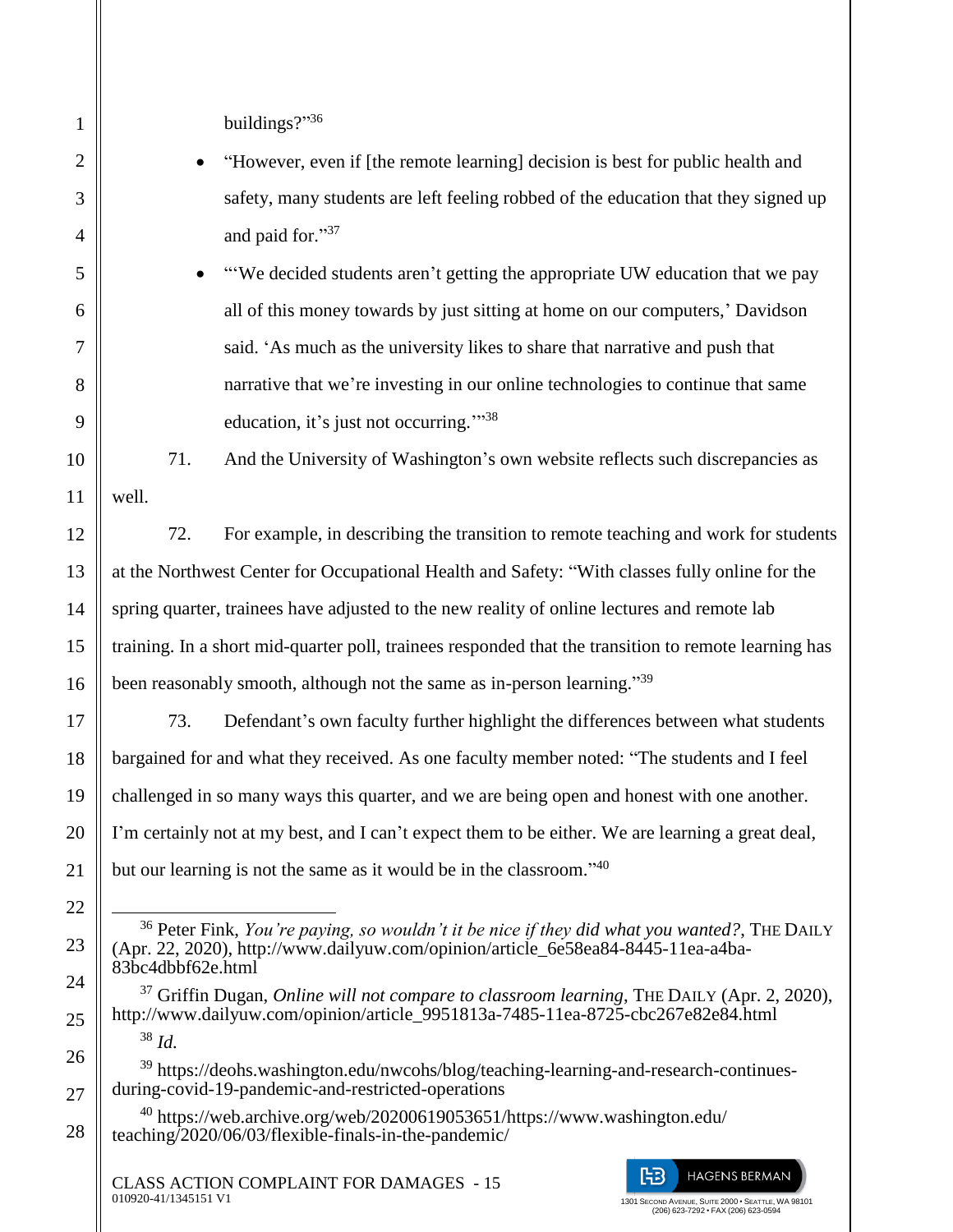$\overline{a}$ 

74. As noted by another: "The past six weeks have certainly provided an unprecedented number of challenges as we all try to understand how to adapt to the inescapable realities brought on by COVID-19. Our faculty have rapidly responded to the need to shift all of our teaching to an online platform and have quickly become familiar with Zoom, Panopto, and our online learning management system, Canvas. While these tools are effective and have made the continuation of classes possible, they are, of course, not the same as teaching and engaging in person, especially for our studio-based courses."<sup>41</sup>

75. Despite the fact that University of Washington students also would not get what they bargained for in contracting for on-campus courses, opportunities, facilities, and resources, Defendants have inexplicably refused to prorate or refund Plaintiff and Class members any of the tuition or mandatory fees they had paid for the Winter Quarter 2020 terms and beyond.

76. Indeed, the University of Washington has noted in a coronavirus-related FAQ section that "tuition and required fees for spring quarter 2020 are not changing" and that all but two fees would remain unchanged as well.<sup>42</sup>

77. All the while, the University of Washington has also received millions of dollars from the federal government under the Coronavirus Aid, Relief and Economic Security Act, ultimately receiving \$39.7 million in total allocations. $43$ 

## **V. CLASS ACTION ALLEGATIONS**

78. Plaintiff sues under CR 23(a), (b)(2), and CR 23(b)(3), on behalf of himself and a Class defined as follows:

> All people paying the University of Washington, in whole or in part, personally and/or on behalf of others, for tuition, and/or fees for in-person instruction and use of campus facilities, but who were denied use of and/or access to in-person instruction and/or campus facilities by Defendants for the Winter Quarter 2020 term or any subsequent term.

<sup>41</sup> https://art.washington.edu/news/2020/04/14/directors-notes

<sup>42</sup> *See* https://www.washington.edu/provost/springquarter/#financial-concerns (noting waiver of only two student fees for the Spring Quarter 2020: (1) UPASS transit fee for the spring quarter, and (2) the "Y Fee" applicable to the UW Tacoma campus).

 $^{43}$  http://www.dailyuw.com/news/article\_a9b24658-7b7a-11ea-839d-0b86f398b645.html

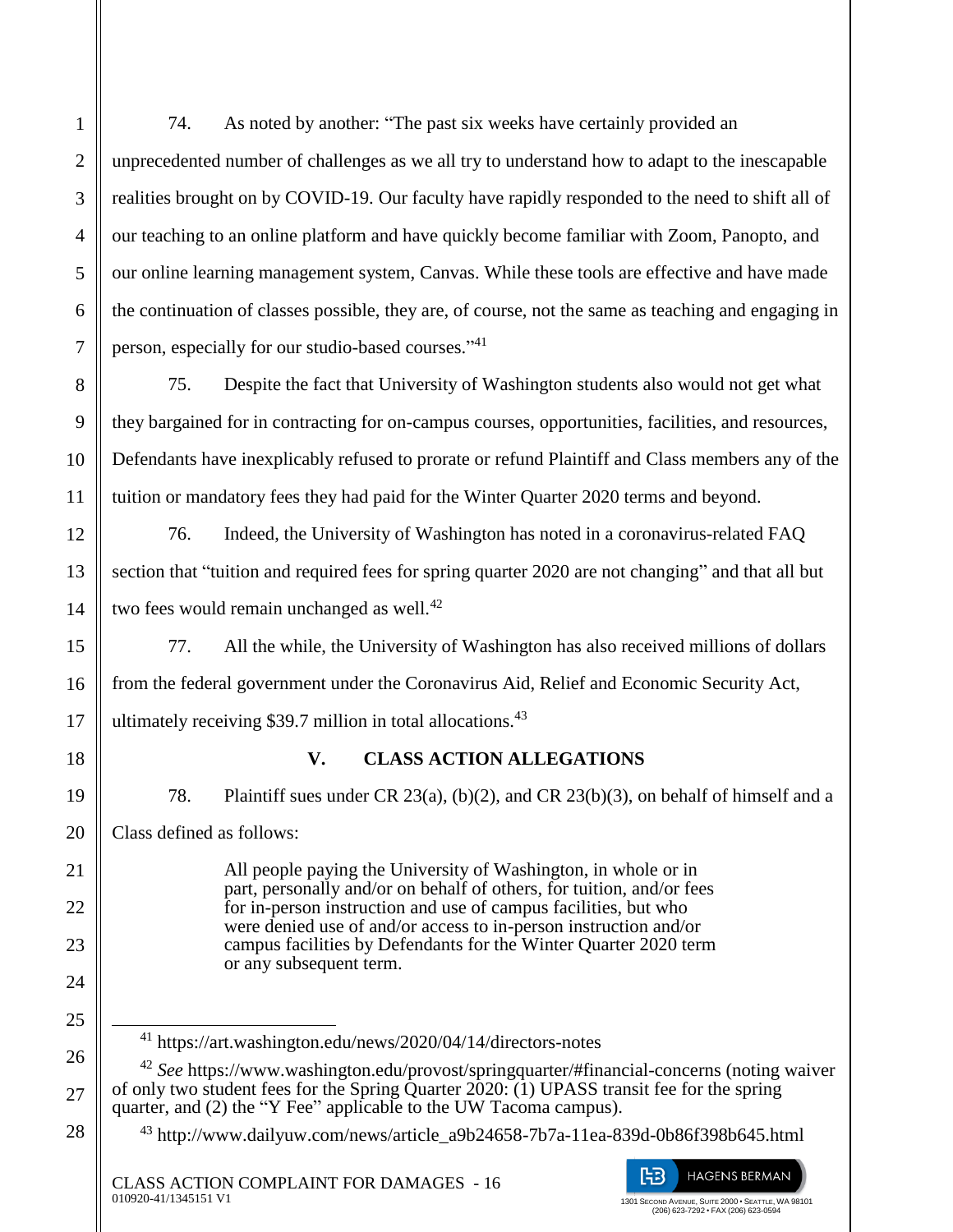Excluded from the Class are Defendants, any entity in which Defendants have a controlling interest, and Defendants' legal representatives, predecessors, successors, assigns, and nonstudent employees. Further excluded from the Class is this Court and its employees. Plaintiff reserves the right to modify or amend the Class definition including through the creation of subclasses if necessary, as appropriate, during this litigation.

79. The definition of the Class is unambiguous. Plaintiff is a member of the Class Plaintiff seeks to represent. Class members can be notified of the class action through contact information and/or address lists maintained in the usual course of business by Defendants.

80. Per CR 23(a)(1), Class members are so numerous and geographically dispersed that their individual joinder of all Class members is impracticable. The precise number of Class members is unknown to Plaintiff but may be ascertained from Defendants' records. However, given the thousands of students enrolled at Defendant University of Washington in a given year, that number greatly exceeds the number to make joinder possible. Class members may be notified of the pendency of this action by recognized, court-approved notice dissemination methods, which may include U.S. Mail, electronic mail, Internet postings, and/or published notice.

81. Defendants have acted or refused to act on grounds generally applicable to Plaintiff and Class members, making appropriate final injunctive relief and declaratory relief regarding the Class under CR 23(b)(2).

82. Consistent with CR  $23(a)(2)$ , Defendants engaged in a common course of conduct giving rise to the legal rights sought to be enforced by Class members. Similar or identical legal violations are involved. Individual questions pale in comparison to the numerous common questions that predominate. The injuries sustained by Class members flow, in each instance, from a common nucleus of operative facts—Defendants' effective campus closure, its complete transition to online classes, and Defendants' refusal to fully refund tuition and/or fees.

83. Additionally, common questions of law and fact predominate over the questions affecting only individual Class members under CR 23(a)(2) and 23(b)(3). Some of the common legal and factual questions include:

CLASS ACTION COMPLAINT FOR DAMAGES - 17 010920-41/1345151 V1

1

 $\mathfrak{D}$ 

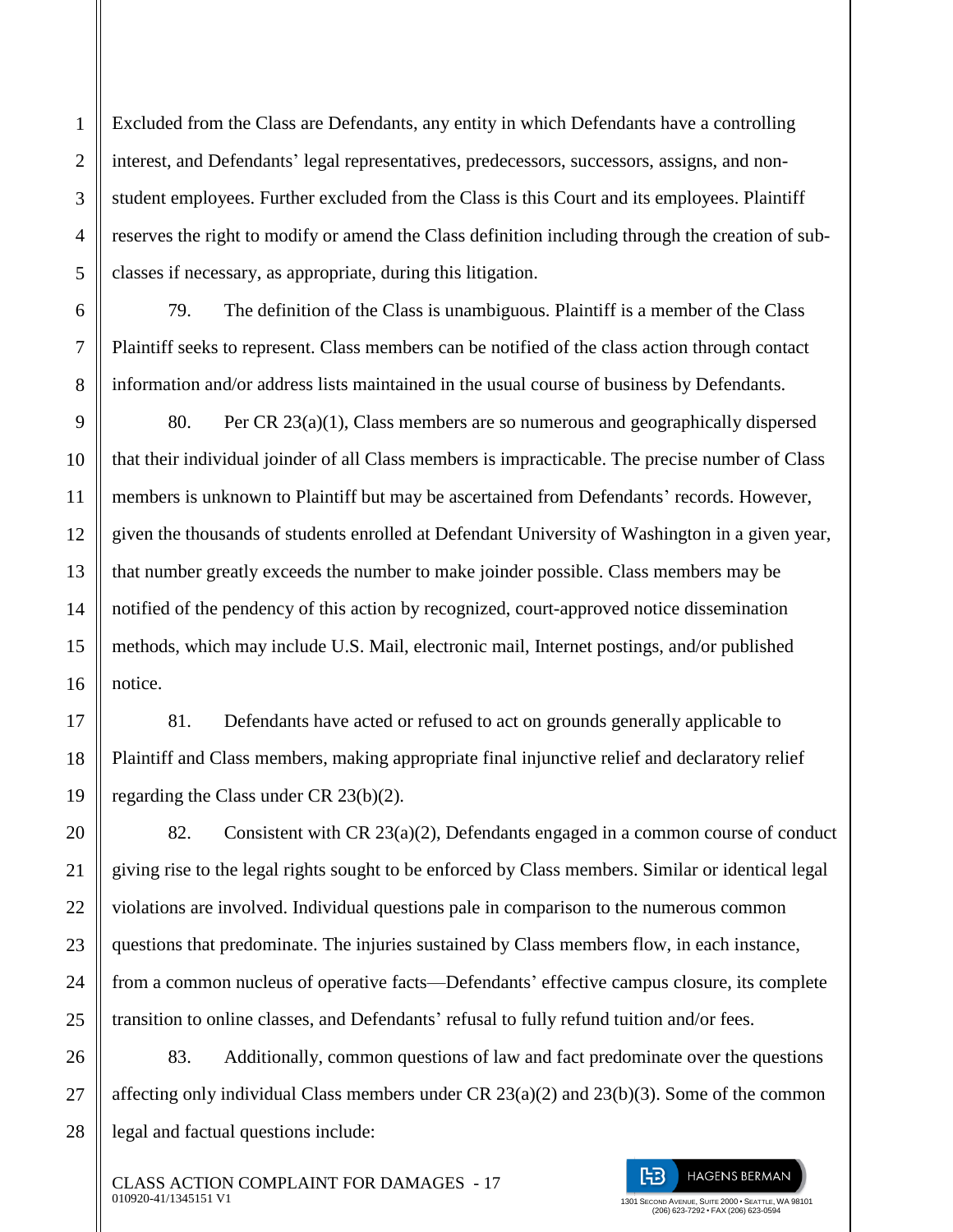| $\mathbf{1}$   | Whether Defendants engaged in the conduct alleged;<br>a.                                                |  |
|----------------|---------------------------------------------------------------------------------------------------------|--|
| $\overline{c}$ | Whether Defendants have a policy and/or procedure of denying refunds, in<br>$\mathbf{b}$ .              |  |
| 3              | whole or in part, to Plaintiff and Class members;                                                       |  |
| $\overline{4}$ | Whether Defendants breached identical contracts with Plaintiff and Class<br>$\mathbf{c}$ .              |  |
| 5              | members;                                                                                                |  |
| 6              | Whether Defendants violated the common law of unjust enrichment;<br>d.                                  |  |
| 7              | Whether Defendants violated Plaintiff's and the Class members' rights under<br>e.                       |  |
| 8              | the U.S. and Washington Constitutions;                                                                  |  |
| 9              | The nature and extent of damages and other remedies to which the conduct of<br>f.                       |  |
| 10             | Defendants entitles Class members.                                                                      |  |
| 11             | 84.<br>The Class members have been damaged by Defendants through its practice of                        |  |
| 12             | denying refunds to Class members.                                                                       |  |
| 13             | 85.<br>Plaintiff's claims are typical of the claims of the other Class members under CR                 |  |
| 14             | 23(a)(3). Plaintiff is a student that was enrolled at Defendant University of Washington starting       |  |
| 15             | in the Winter Quarter 2020. Like other Class members, Plaintiff was instructed to stay off of           |  |
| 16             | Defendants' campus, forced to take online classes, and has been completely or partially denied a        |  |
| 17             | refund for tuition and/or fees.                                                                         |  |
| 18             | Plaintiff and Plaintiff's counsel will fairly and adequately protect the interests of<br>86.            |  |
| 19             | the Class as required by CR $23(a)(4)$ . Plaintiff is familiar with the basic facts that form the bases |  |
| 20             | of the Class members' claims. Plaintiff's interests do not conflict with the interests of the other     |  |
| 21             | Class members he seeks to represent. Plaintiff has retained counsel competent and experienced in        |  |
| 22             | class action litigation and intends to prosecute this action vigorously. Plaintiff's counsel has        |  |
| 23             | successfully prosecuted complex class actions, including consumer protection class actions.             |  |
| 24             | Plaintiff and Plaintiff's counsel will fairly and adequately protect the interests of the Class         |  |
| 25             | members.                                                                                                |  |
| 26             | The class action device is superior to other available means for the fair and<br>87.                    |  |

efficient adjudication of the claims of Plaintiff and the Class members under CR 23(b)(3). The relief sought per individual members of the Class is small given the burden and expense of

27

28

阳 **HAGENS BERMAN** 1301 SECOND AVENUE, SUITE 2000 • SEATTLE, WA 98101 (206) 623-7292 • FAX (206) 623-0594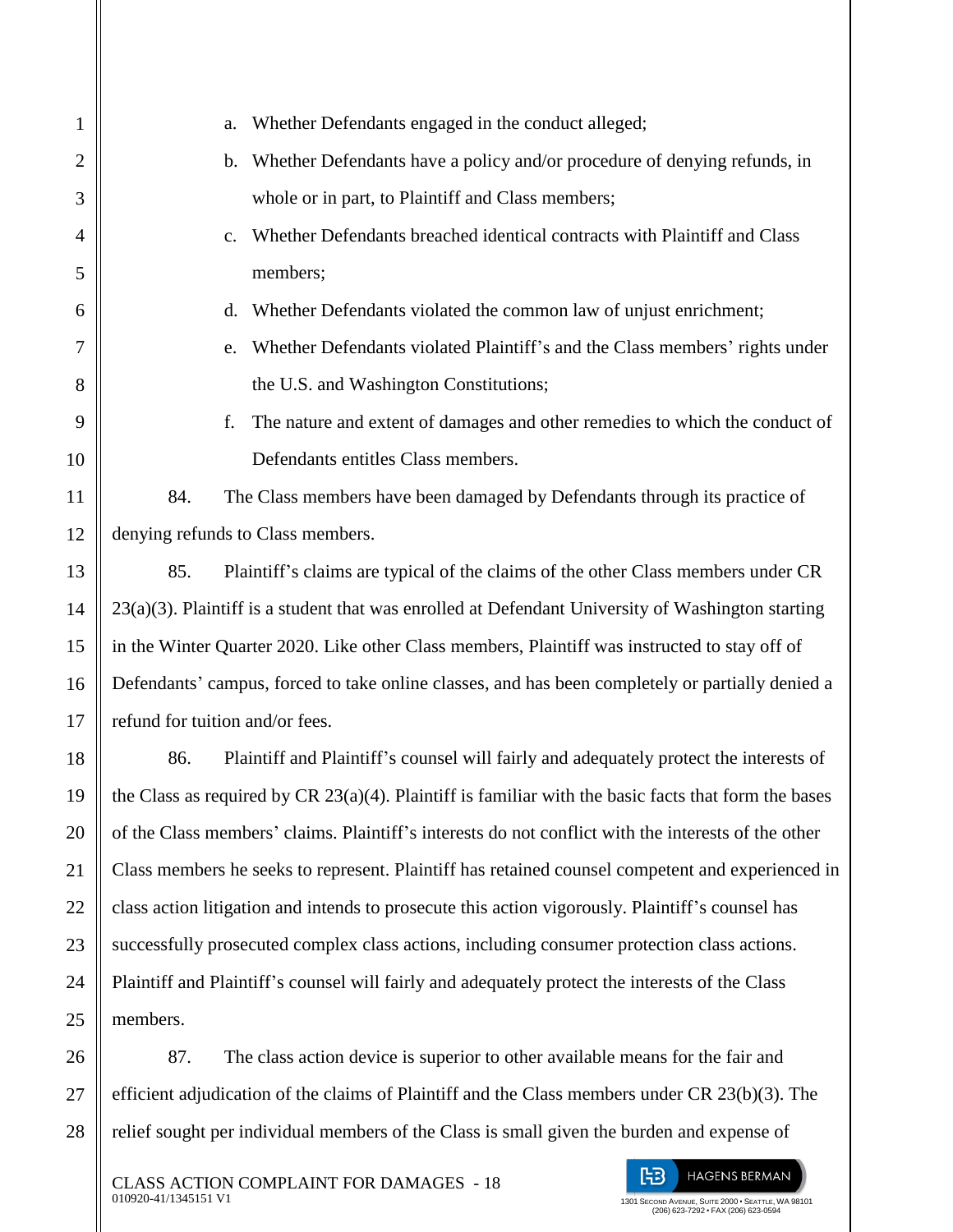individual prosecution of the potentially extensive litigation necessitated by the conduct of Defendants. It would be virtually impossible for the Class members to seek redress individually. Even if the Class members themselves could afford such individual litigation, the court system could not.

88. In addition, under CR 23(b)(3)(A), individual litigation of the legal and factual issues raised by the conduct of Defendants would increase delay and expense to all parties and to the court system. The class action device presents far fewer management difficulties and provides the benefits of a single, uniform adjudication, economies of scale, and comprehensive supervision by a single court.

89. Under Civil Rule  $23(b)(3)(C)$ , it is desirable to concentrate the litigation of the claims of Plaintiff and Class members in this forum given that Defendants are located within King County and discovery of relevant evidence will occur within King County.

90. Given the similar nature of the Class members' claims and the absence of material differences in the state statutes and common laws upon which the Class members' claims are based, a nationwide Class will be easily managed by the Court and the parties per CR  $23(b)(3)(D)$ .

# **VI. CAUSES OF ACTION COUNT I**

# **BREACH OF CONTRACT**

91. Plaintiff realleges and incorporates by reference all previous allegations, as though set forth in full herein.

92. Plaintiff brings this claim individually and on behalf of the other members of the Class against Defendant University of Washington.

93. Plaintiff and Class members entered into identical, binding contracts with Defendant by accepting Defendant's offer to register for on-campus classes in accordance with the terms of the Catalogs, Defendant's publications, and Defendant's usual and customary practice of providing on-campus courses.

CLASS ACTION COMPLAINT FOR DAMAGES - 19 010920-41/1345151 V1

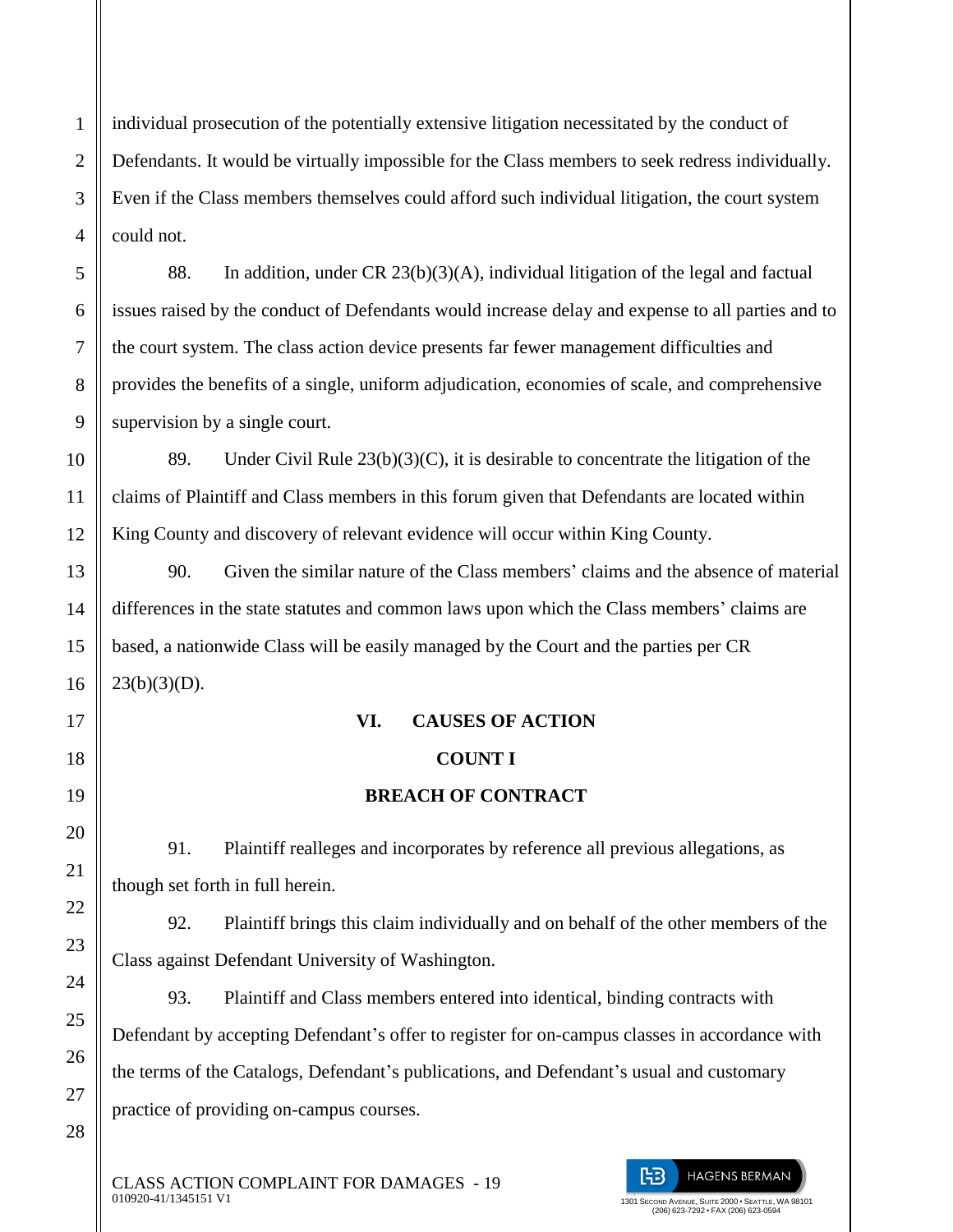1

2

3

94. The language on the University of Washington's website, Catalogs, and in other materials made available to students promising in-person instruction, campus facilities, services, and resources became terms of the contract. That is, at the time of contract, the parties had the reasonable expectation that, in exchange for tuition and fee payments, Defendant would provide Plaintiff and Class members with an on-campus education. The nature of the instruction provided by the University of Washington at the time Plaintiff and Class members enrolled (i.e., in-person classroom instruction) as well as the facilities and resources offered by the University of Washington across its schools and campuses were and are material terms of the bargain and contractual relationship between students and Defendant.

95. Under their contracts with Defendant, and per Defendant's usual and customary practice of providing on-campus courses, Plaintiff and Class members registered for on-campus courses and paid Defendant tuition and/or fees for Defendant to provide in-person instruction and access to Defendant's facilities.

96. Plaintiff and Class members have fulfilled all requirements of their mutually agreed contracts, having followed the Catalogs' policies, procedures, and requirements for registering and paying for on-campus courses and access to on-campus facilities and services. Plaintiff and Class members have paid Defendant for all financial assessments starting in the Winter Quarter 2020.

97. By ceasing in-person instruction, relegating Plaintiff and Class members exclusively to remote instruction, and shutting down campus facilities and opportunities to Plaintiff and the Class, Defendant failed to provide the services for which Plaintiff and Class members bargained when they entered into their contractual relationship with Defendant.

98. Defendant's failure to provide in-person instruction and shutdown of campus facilities amounts to a material breach of the contract.

99. The tuition, fees, and other costs that Plaintiff and the proposed Class paid were intended to cover in-person educational and extracurricular services. Defendant, however, has failed and continues to fail to provide the education and services due under the contracts, yet has

阳 **HAGENS BERMAN** 1301 SECOND AVENUE, SUITE 2000 • SEATTLE, WA 98101 (206) 623-7292 • FAX (206) 623-0594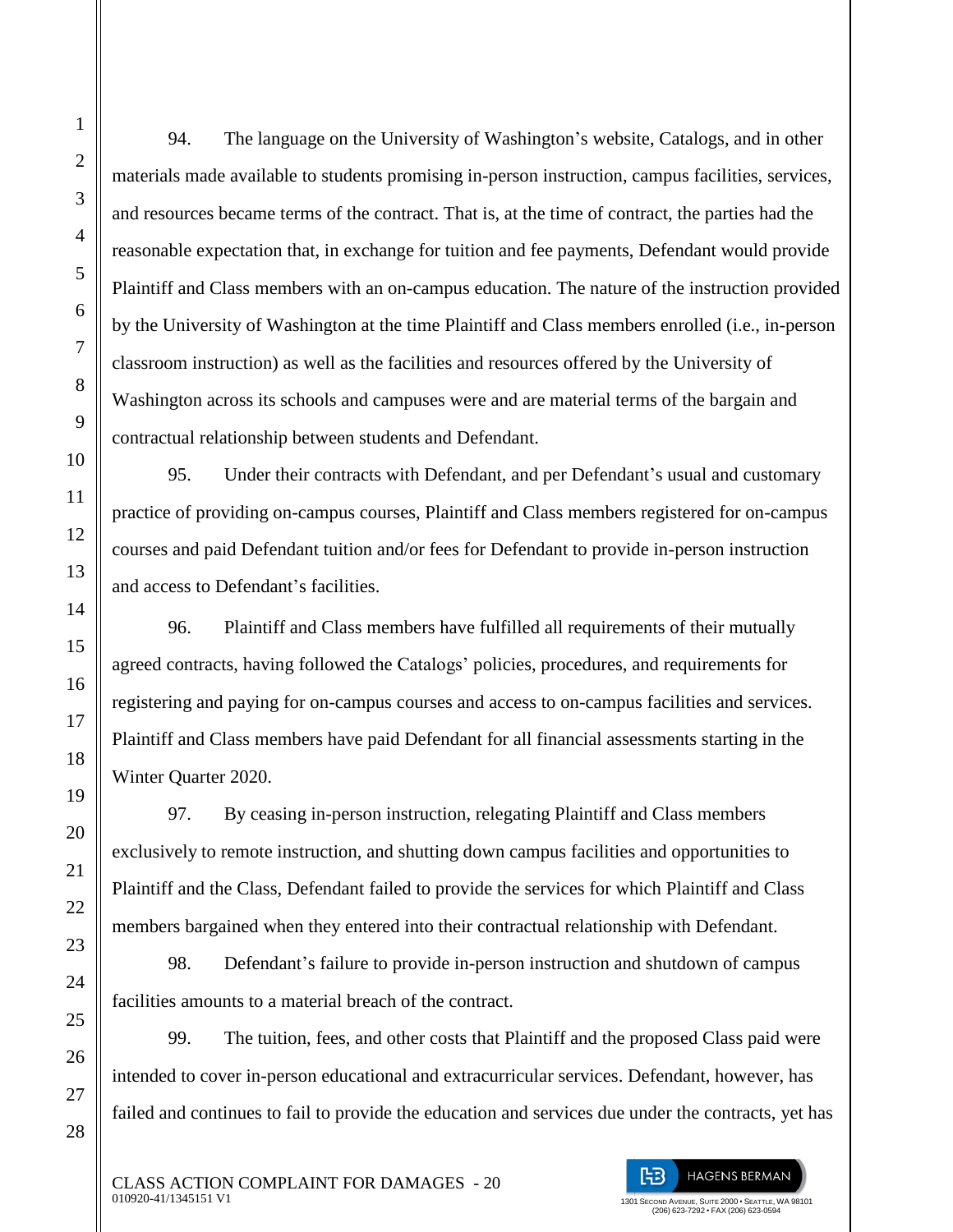improperly retained the funds Plaintiff and the other Class members paid or agreed to pay.

100. Plaintiff and members of the Class have suffered damages as a direct and proximate result of Defendant's breach, including being deprived of the education, experience, and services that they were promised and reasonably expected to obtain, and for which they have paid.

101. Plaintiff and Class members are entitled to an award of money damages or partial restitution in an amount to be determined at trial as redress for the University of Washington's breach, including but not limited to prorated reimbursement of the tuition, fees, and other expenses for services that Defendant failed and continues to fail to deliver fully.

102. Defendant's performance under the contracts is not excused because of COVID-19. Even if performance were excused or impossible, Defendant would nevertheless be required to return the funds received for services and/or goods that it did not provide.

### **COUNT II**

## **BREACH OF IMPLIED CONTRACT**

103. Plaintiff restates and realleges, and incorporates herein by reference, the preceding paragraphs as if fully set forth herein.

104. Plaintiff pleads this Count in the alternative to Count I against Defendant University of Washington.

105. Plaintiff and Class members entered into an implied contract by accepting Defendant's offer to register for on-campus classes and use of Defendant's facilities in accordance with Defendant's usual and customary practice of providing on-campus courses.

106. Under the implied contract, Plaintiff and Class members registered for on-campus courses.

107. It was the reasonable expectation of Plaintiff and Class members that Defendant would provide them with on-campus—as opposed to online—classes and instruction and use of Defendant's facilities as mutually agreed and intended in accordance with Defendant's publications, including brochures, advertisements, and other promotional materials, and Defendant's usual and customary practice of providing on-campus courses.

CLASS ACTION COMPLAINT FOR DAMAGES - 21 010920-41/1345151 V1

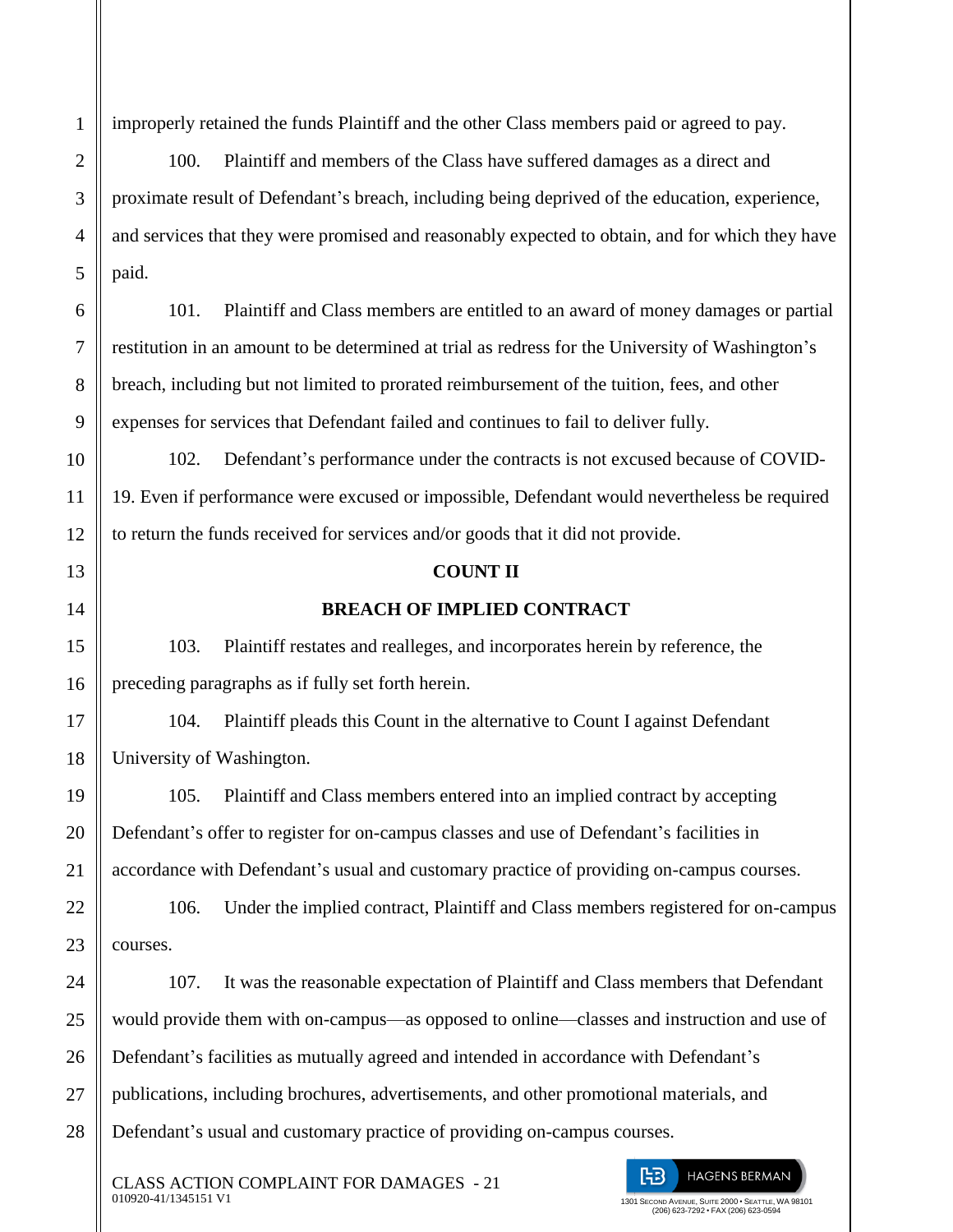108. Plaintiff and Class members accepted and intended to use and enjoy Defendant's on-campus classes and facilities.

1

2

3

4

5

6

7

8

9

10

11

12

13

14

15

16

17

18

19

20

21

22

23

24

109. Plaintiff and Class members have fulfilled all expectations of their mutual agreement, by registering and paying for on-campus courses and access to on-campus facilities and services starting in the Winter Quarter 2020. Plaintiff and Class members have paid Defendant for all financial assessments starting in the Winter Quarter 2020.

110. However, Defendant breached the implied contract, failed to provide those oncampus classes and/or services, and has not otherwise performed as obligated and required by the implied-in-fact contract between Plaintiff and Class members and Defendant. Defendant moved all classes to online classes, restricted or eliminated Class members' ability to access university facilities. In doing so, Defendant has deprived and continues to deprive Plaintiff and Class members of the benefit of their bargains with Defendant.

111. Plaintiff and Class members have been damaged as a direct and proximate result of Defendants' breach. The online classes provided by Defendant are objectively different from and less valuable than the on-campus classes for which the parties entered into an implied contract.

112. Plaintiff and Class members are entitled to damages, including but not limited to tuition refunds and/or fee refunds.

## **COUNT III**

## **UNJUST ENRICHMENT**

113. Plaintiff restates and realleges, and incorporates herein by reference, the preceding paragraphs as if fully set forth herein.

114. Plaintiff brings this claim individually and on behalf of the other members of the Class in the alternative against Defendant University of Washington.

25 26 27 28 115. Plaintiff and Class members directly conferred non-gratuitous benefits upon Defendant, in the form of tuition and fees that they paid or agreed to pay. The payments of the tuition and fees were to be in exchange for an in-person, on-campus educational experience, including services and facilities.

CLASS ACTION COMPLAINT FOR DAMAGES - 22 010920-41/1345151 V1

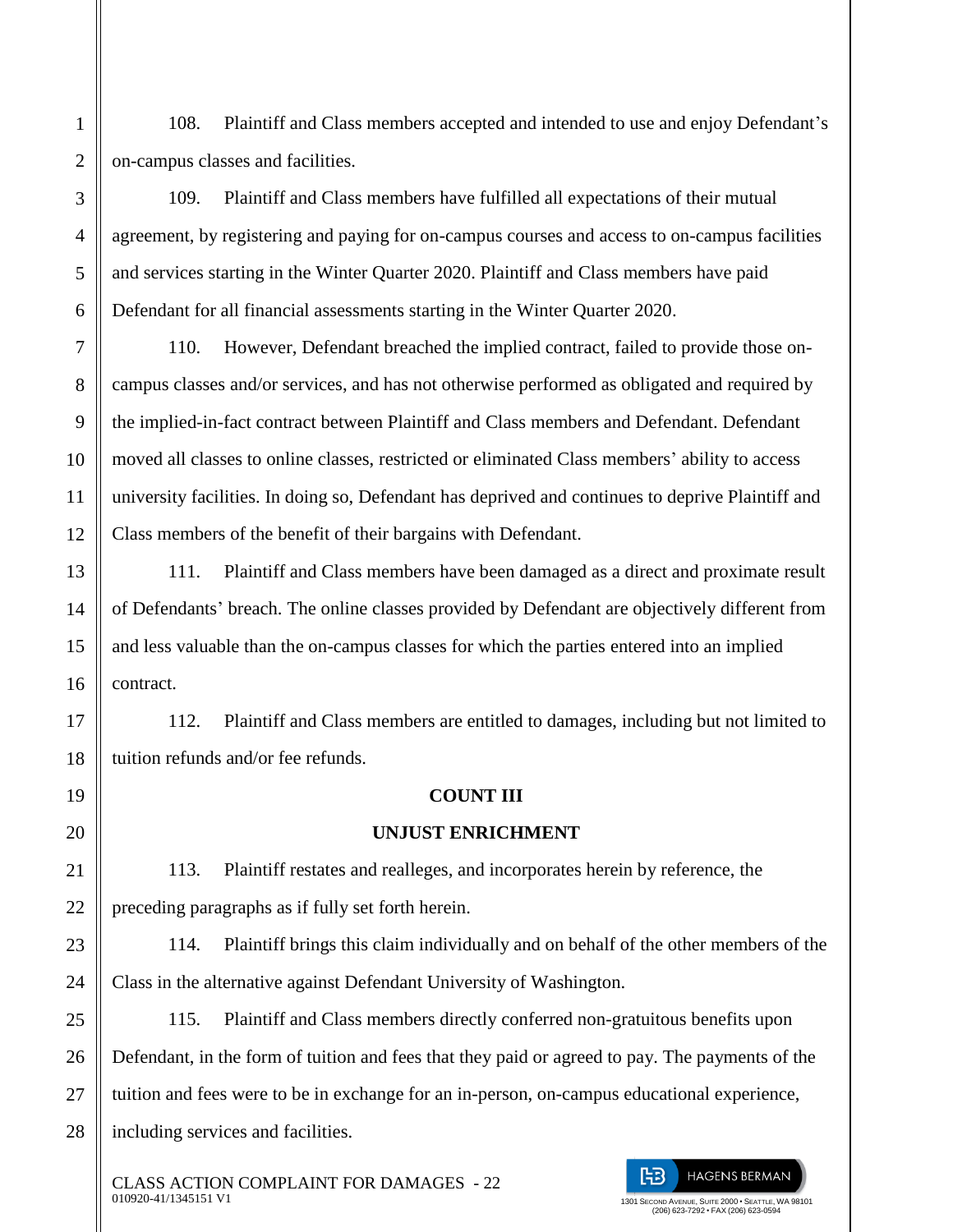116. Defendant knowingly accepted the benefits conferred upon it by Plaintiff and Class members.

117. Defendant appreciated or knew of the non-gratuitous benefits conferred upon it by Plaintiff and members of the Class.

118. Defendant retained the full benefit of the tuition and fee payments by Plaintiff and the Class, yet has failed to provide the in-person, on-campus education, and full access to the University of Washington's services and facilities for which tuition and fees were paid.

119. Defendant's retention of the portion of the tuition and fees during the period of time the University of Washington moved to an entirely remote online education, encouraged students to stay off campus, closed or limited access to services and facilities, and otherwise denied Plaintiff and Class members the in-person, on-campus education for which their tuition and fees paid, is unjust and inequitable under the circumstances.

120. Equity and good conscience require that the University of Washington return a portion of the monies paid in tuition and fees to Plaintiff and Class members.

121. This is particularly true where, as here, Defendant is supported by a \$3.588 billion endowment, with assets totaling more than \$5.578 billion,<sup>44</sup> while its students, on information and belief, do not have access to such immense financial resources, and further where, on information and belief, a substantial portion of its students have incurred substantial debt to finance an educational experience that they did not receive.

122. Because Defendant's retention of the non-gratuitous benefits conferred by Plaintiff and Class members is unjust and inequitable, Plaintiff and Class members are entitled to, and seek disgorgement and restitution of, the benefits unjustly retained, and Defendant should return the prorated portion of the tuition and fees that Plaintiff and Class members each paid or agreed to pay, but did not and will not receive the bargained-for in-person education and oncampus experience.

27 28

 $\overline{a}$ 

1

2

3

4

5

6

7

8

9

10

11

12

13

14

15

16

17

18

19

20

21

22

23

24

25

26

<sup>44</sup> https://finance.uw.edu/uwar/annualreport2019.pdf



(206) 623-7292 • FAX (206) 623-0594

CLASS ACTION COMPLAINT FOR DAMAGES - 23 010920-41/1345151 V1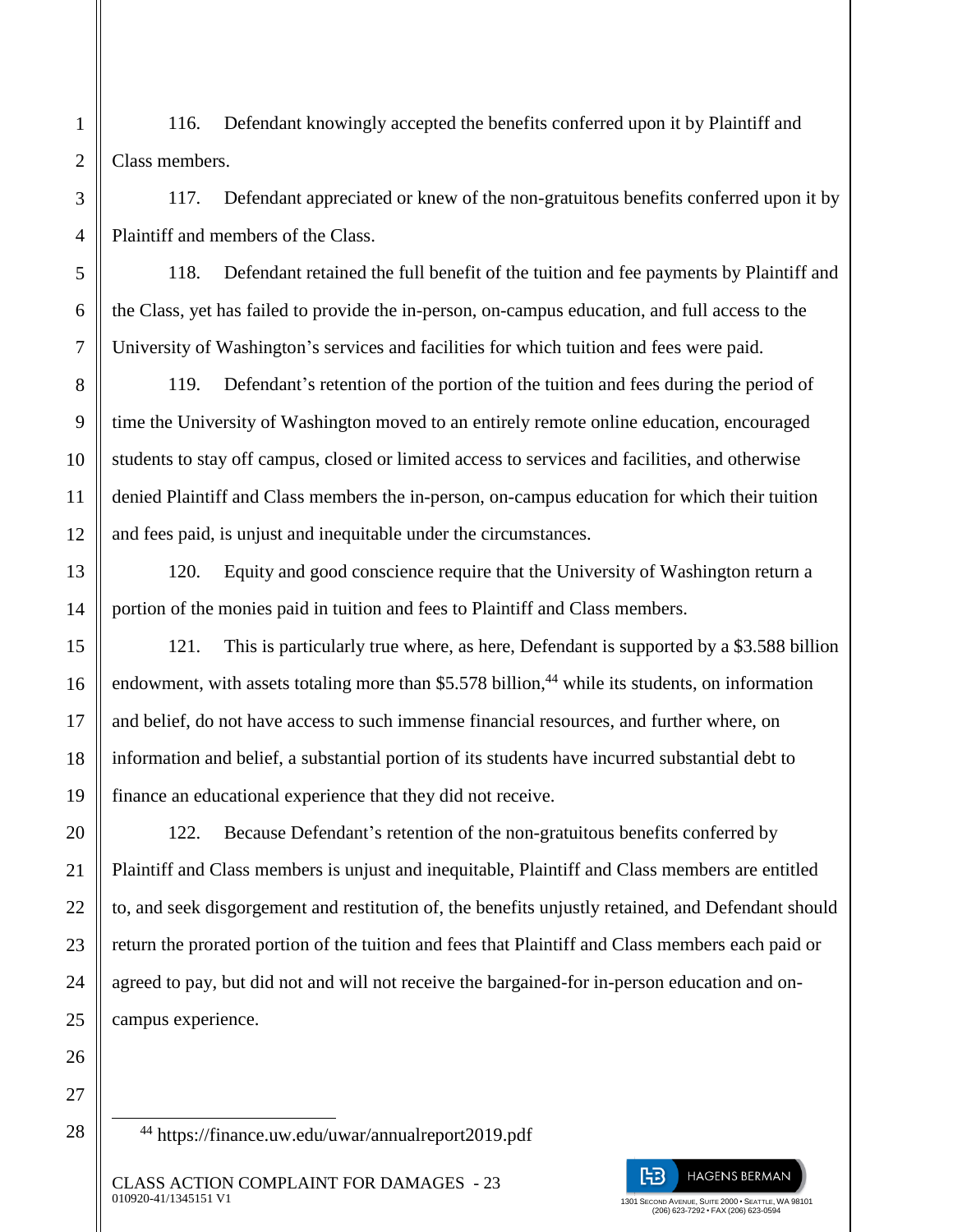### **COUNT IV**

### **VIOLATION OF THE TAKINGS CLAUSE—42 U.S.C. § 1983**

123. Plaintiff restates and realleges, and incorporates herein by reference, the preceding paragraphs as if fully set forth herein.

124. Plaintiff brings this claim individually and on behalf of the Class members against all Defendants.

125. The Takings Clause of the Fifth Amendment provides that private property shall not "be taken for public use, without just compensation." U.S. Const. amend. V. The takings clause is made applicable to the states through the Fourteenth Amendment. *See* U.S. Const. amend. XIV; *Murr v. Wisconsin*, 137 S. Ct. 1933, 1942, 198 L. Ed. 2d 497 (2017) (citing *Chicago, B. & Q.R. Co. v. Chicago*, 166 U.S. 226, 17 S. Ct. 581, 41 L. Ed. 979 (1897)). Similarly, Article I, § 16 of the Washington State Constitution provides "No private property shall be taken or damaged for public or private use without just compensation having been first made." Const. art. 1, § 16. Thus, the Takings Clause of the U.S. and Washington Constitutions prohibit states, and state agencies like Defendant University of Washington, and the individual Defendants, from taking private property for public use without just compensation.

126. Takings claims may properly be brought against state agencies and are not barred by sovereign immunity.

127. Common law has recognized that there is a property right by an owner in funds held in an account managed by another. Here, Defendant University of Washington received payment of tuition, housing, and mandatory fees from private citizens, as consideration for the benefit of receiving in-person course instruction, housing, and other on-campus benefits—the funds are thus private in nature but held by a public entity. Plaintiff and Class members have a protected property right in all sums they paid to the University.

CLASS ACTION COMPLAINT FOR DAMAGES - 24 010920-41/1345151 V1

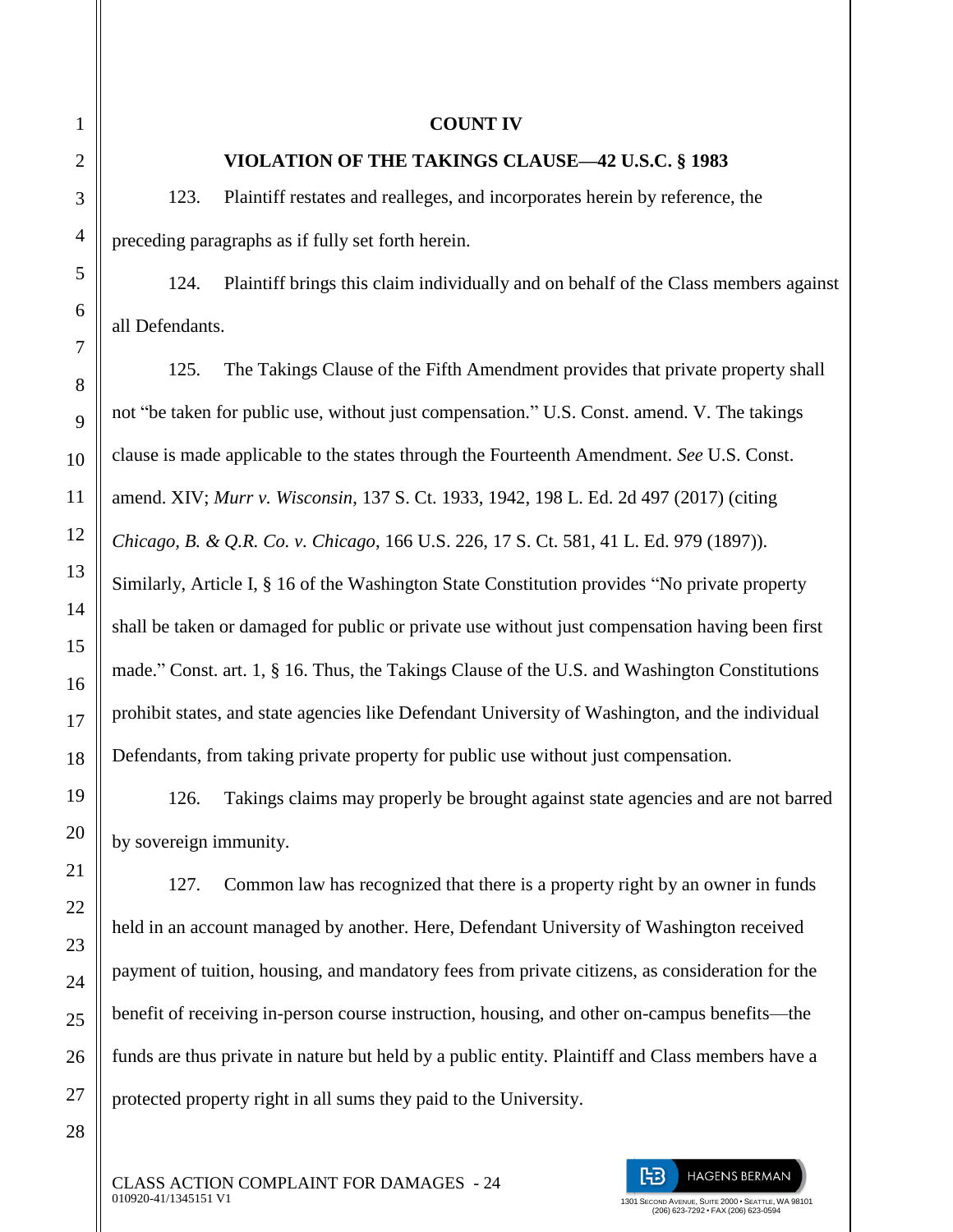128. Defendants violated the Takings Clause by failing to return and/or direct the return to Plaintiff and Class members that portion of the tuition, housing, and mandatory fees for which they received nothing, or significantly less than what they bargained for in return. Neither Plaintiff nor the other Class members have made a knowing and voluntary waiver of their constitutional right under the Fifth Amendment to be paid just compensation for the taking of their property rights in those funds.

129. Thus, Plaintiff and the Class are entitled to just compensation for the taking of their property.

### **COUNT V**

#### **DUE PROCESS—42 U.S.C. § 1983**

130. Plaintiff restates and realleges, and incorporates herein by reference, the preceding paragraphs as if fully set forth herein.

131. Plaintiff brings the claim individually and on behalf of the members of the Class against all Defendants.

132. Government actors must provide adequate due process procedures when depriving citizens of protected property interests. U.S. Const. amend. XIV; Const. art. I, § 3.

133. The due process clauses of the U.S. Constitution and Art. I, § 3 of the Washington Constitution prohibit the State of Washington and the governmental agencies that it forms, such as Defendant, from depriving citizens of a protected property interest without due process of law.

134. Plaintiff and the Class members had a constitutionally protected property interest in the tuition, housing, and mandatory fees they paid for in-person education, housing, and oncampus services and opportunities but were denied due to the COVID-19 pandemic.

135. Defendants took action affecting Plaintiff and the other Class members' constitutionally protected property interest by retaining amounts from Plaintiff's and the Class members' payment of tuition, housing, and mandatory fees.

CLASS ACTION COMPLAINT FOR DAMAGES - 25 010920-41/1345151 V1

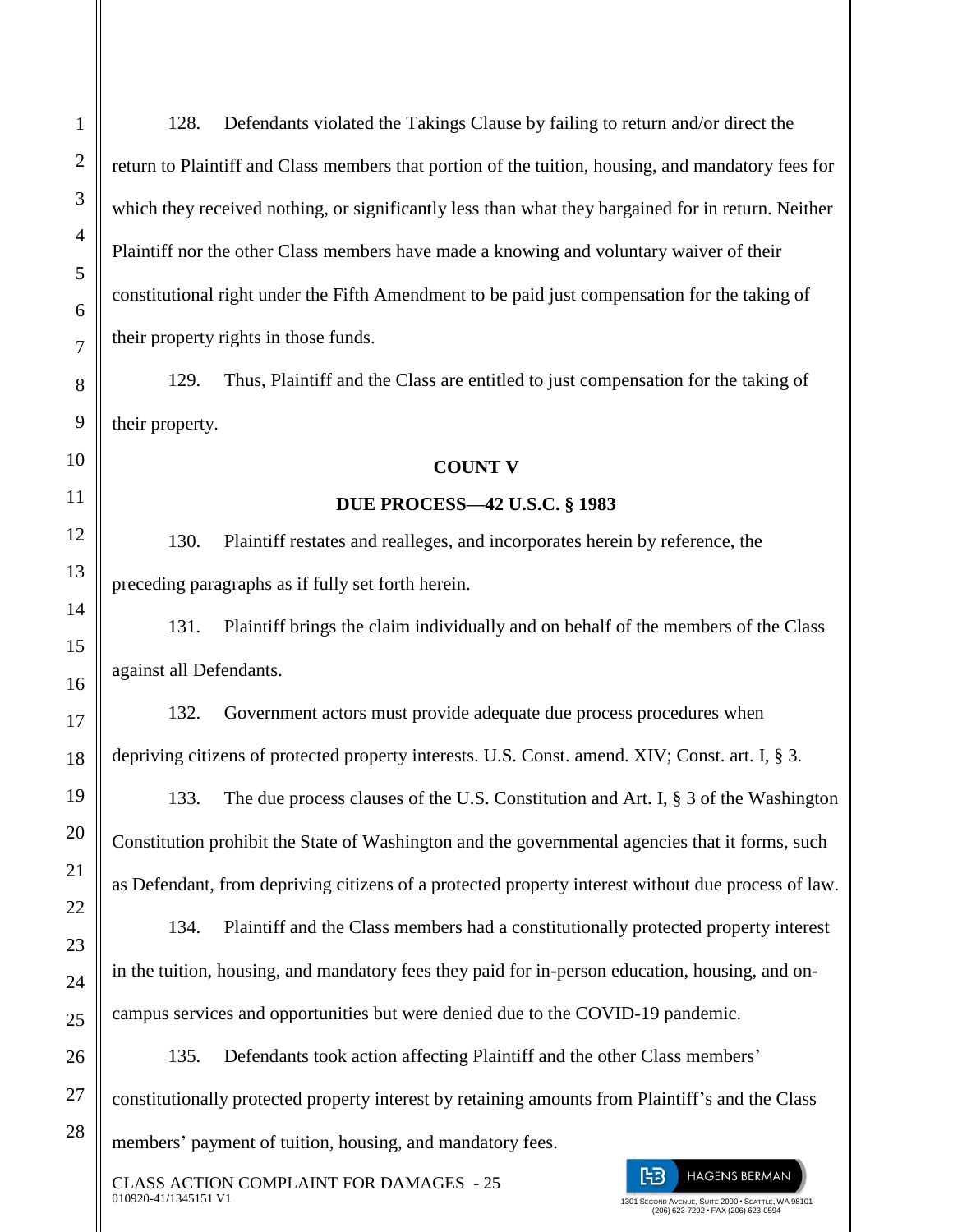| $\mathbf{1}$   | 136.                                                                                         | Defendants deprived Plaintiff and the other Class members of their protected                                                                                                                                                                         |  |
|----------------|----------------------------------------------------------------------------------------------|------------------------------------------------------------------------------------------------------------------------------------------------------------------------------------------------------------------------------------------------------|--|
| $\overline{2}$ | property interests without due process of law by, for example:                               |                                                                                                                                                                                                                                                      |  |
| 3              |                                                                                              | a. Failing to provide timely notice to Plaintiff and the Class, whose identity and<br>contact information Defendants either knew, or by exercise or reasonable<br>diligence should have known, of the refundable nature of the tuition, housing, and |  |
| 4              |                                                                                              |                                                                                                                                                                                                                                                      |  |
| 5              |                                                                                              | mandatory fees;                                                                                                                                                                                                                                      |  |
| 6              |                                                                                              | b. Failing to design and implement criteria by which the tuition, housing, and<br>mandatory fees can be refunded to Plaintiff and the Class in light of the                                                                                          |  |
| 7              | University of Washington ceasing or severely limiting all on-campus in-person                |                                                                                                                                                                                                                                                      |  |
| 8              |                                                                                              | lectures, housing, and activities due to the COVID-19 pandemic; and                                                                                                                                                                                  |  |
| 9              |                                                                                              | c. Failing to design and implement a mechanism by which Plaintiff and the other<br>Class members can obtain a refund of the tuition, housing, and mandatory fees in                                                                                  |  |
| 10<br>11       |                                                                                              | light of the University of Washington ceasing or severely limiting all on-campus<br>in-person lectures, housing, and activities due to the COVID-19 pandemic.                                                                                        |  |
| 12             | 137.                                                                                         | Defendants' failure to comply with the requirements of due process has resulted                                                                                                                                                                      |  |
| 13             | in substantial detriment to the Plaintiff and the Class.                                     |                                                                                                                                                                                                                                                      |  |
| 14             | <b>PRAYER FOR RELIEF</b>                                                                     |                                                                                                                                                                                                                                                      |  |
| 15             | WHEREFORE, Plaintiff and Class members request that the Court enter an order or              |                                                                                                                                                                                                                                                      |  |
| 16             | judgment against Defendant including:                                                        |                                                                                                                                                                                                                                                      |  |
| 17             | A.                                                                                           | Certification of the action as a Class Action under CR $23(b)(2)$ and $23(b)(3)$ , and                                                                                                                                                               |  |
| 18             | appointment of Plaintiff as Class Representative and his counsel of record as Class Counsel; |                                                                                                                                                                                                                                                      |  |
| 19             | <b>B.</b>                                                                                    | Damages in the amount of unrefunded tuition and/or fees;                                                                                                                                                                                             |  |
| 20             | C.                                                                                           | Actual damages and all such other relief as provided under the law;                                                                                                                                                                                  |  |
| 21             | D.                                                                                           | Pre-judgment and post-judgment interest on such monetary relief;                                                                                                                                                                                     |  |
| 22             | Ε.                                                                                           | Other appropriate injunctive relief as permitted by law or equity, including an                                                                                                                                                                      |  |
| 23             | order enjoining Defendant from retaining refunds for tuition, and/or fees;                   |                                                                                                                                                                                                                                                      |  |
| 24             | F.                                                                                           | The costs of bringing this suit, including reasonable attorney's fees; and                                                                                                                                                                           |  |
| 25             | G.                                                                                           | All other relief to which Plaintiff and members of the Class may be entitled by                                                                                                                                                                      |  |
| 26             | law or in equity.                                                                            |                                                                                                                                                                                                                                                      |  |
| 27             | <b>JURY DEMAND</b>                                                                           |                                                                                                                                                                                                                                                      |  |
| 28             | Plaintiff demands trial by jury on his own behalf and on behalf of Class members.            |                                                                                                                                                                                                                                                      |  |
|                | 010920-41/1345151 V1                                                                         | ŀB<br><b>HAGENS BERMAN</b><br><b>CLASS ACTION COMPLAINT FOR DAMAGES - 26</b><br>1301 SECOND AVENUE, SUITE 2000 · SEATTLE, WA 98101                                                                                                                   |  |

1301 SECOND AVENUE, SUITE 2000 • SEATTLE, WA 98101 (206) 623-7292 • FAX (206) 623-0594